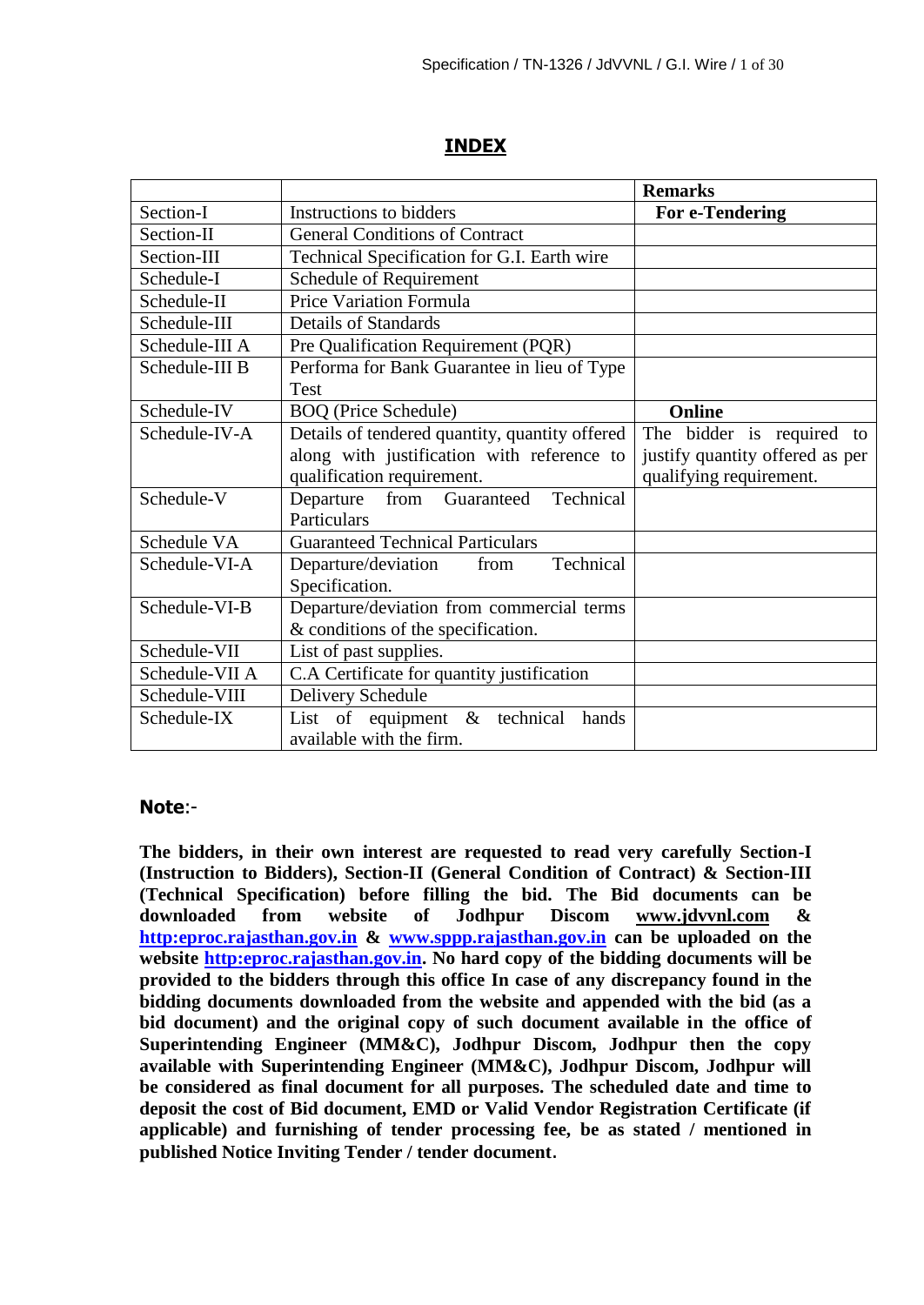#### **JODHPUR VIDYUT VITARAN NIGAM LIMITED ( MATERIAL MANAGEMENT & CONTRACT ) NEW POWER HOUSE, INDUSTRIAL AREA, JODHPUR -342003**

#### **TELEPHONE: 0291-2742223 TELE FAX: 0291-2746539**

#### **TENDER SPECIFICATION NO. JdVVNL/SE(MM&C)/EIIAII/TN-1326**

---------------------------------------------------------------------------------------------------

Tenders are hereby invited in e-procurement system for purchase of **G.S. Wire of Size 6 SWG AND 8 SWG.** 

Tenders are to be submitted online in electronic format on website **[http:eproc.rajasthan.gov.in](http://www.eproc.rajasthan.gov.in/nicgep/app)**.

The details are as under-

| S.No. | <b>Name of Item</b>           | <b>Quantity</b> |
|-------|-------------------------------|-----------------|
|       | G S WIRE OF SIZE 6 SWG (5 mm) | 728 MT          |
|       | G S WIRE OF SIZE 8 SWG (4 mm  | <b>719 MT</b>   |

|             | NIT No.                       | <b>TN-1326</b>                                        |
|-------------|-------------------------------|-------------------------------------------------------|
| B           | Cost of tender specifications | Rs. 2500.00 (Two Thousand Five Hundred Only)          |
| $\mathbf C$ | Processing fee of RISL        | Rs. 1000.00 (One Thousand Only)                       |
| D           | Earnest money                 | Rs. 2.00 Lacs / Exemption Certificate / Vendor        |
|             |                               | <b>Registration of Class A</b>                        |
| E           | Validity                      | 120 days from the next date of opening of             |
|             |                               | techno-commercial bid                                 |
| F           | Base date for price variation | 1 <sup>st</sup> day of one month prior to the date of |
|             |                               | opening of technical bid.                             |

#### **IMPORTANT DATES**

| S.N.                   | Events                           | Date & Time          | <b>Location</b>                  |
|------------------------|----------------------------------|----------------------|----------------------------------|
|                        | Date of downloading of tender    | Up to 11.07.17       | www.jdvvnl.com &                 |
|                        | specifications                   | $(06:00 \text{ PM})$ | http:eproc.rajasthan.gov.in &    |
|                        |                                  |                      | www.sppp.rajasthan.gov.in        |
| $\mathcal{D}_{\alpha}$ | Deposit of cost of Tender        | Up to 11.07.17       | Office of Sr. A.O (Cash & CPC) / |
|                        | Specifications & Earnest Money   | $(06:00 \text{ PM})$ | SE (MM&C), JdVVNL, New Power     |
|                        | and furnishing of Processing fee |                      | House, Industrial Area, Jodhpur  |
| 3                      | Last Date & time of submission   | Up to 12.07.17       | http:eproc.rajasthan.gov.in      |
|                        | of electronic bid                | $(12:00 \text{ PM})$ |                                  |
| 4                      | Opening of Technical Bid         | 12.7.2017            | http:eproc.rajasthan.gov.in      |
|                        |                                  | $(03:00 \text{ PM})$ |                                  |
| 5.                     | Opening of Price Bid             | To be intimated      | http:eproc.rajasthan.gov.in      |
|                        |                                  | separately to the    |                                  |
|                        |                                  | qualified bidders    |                                  |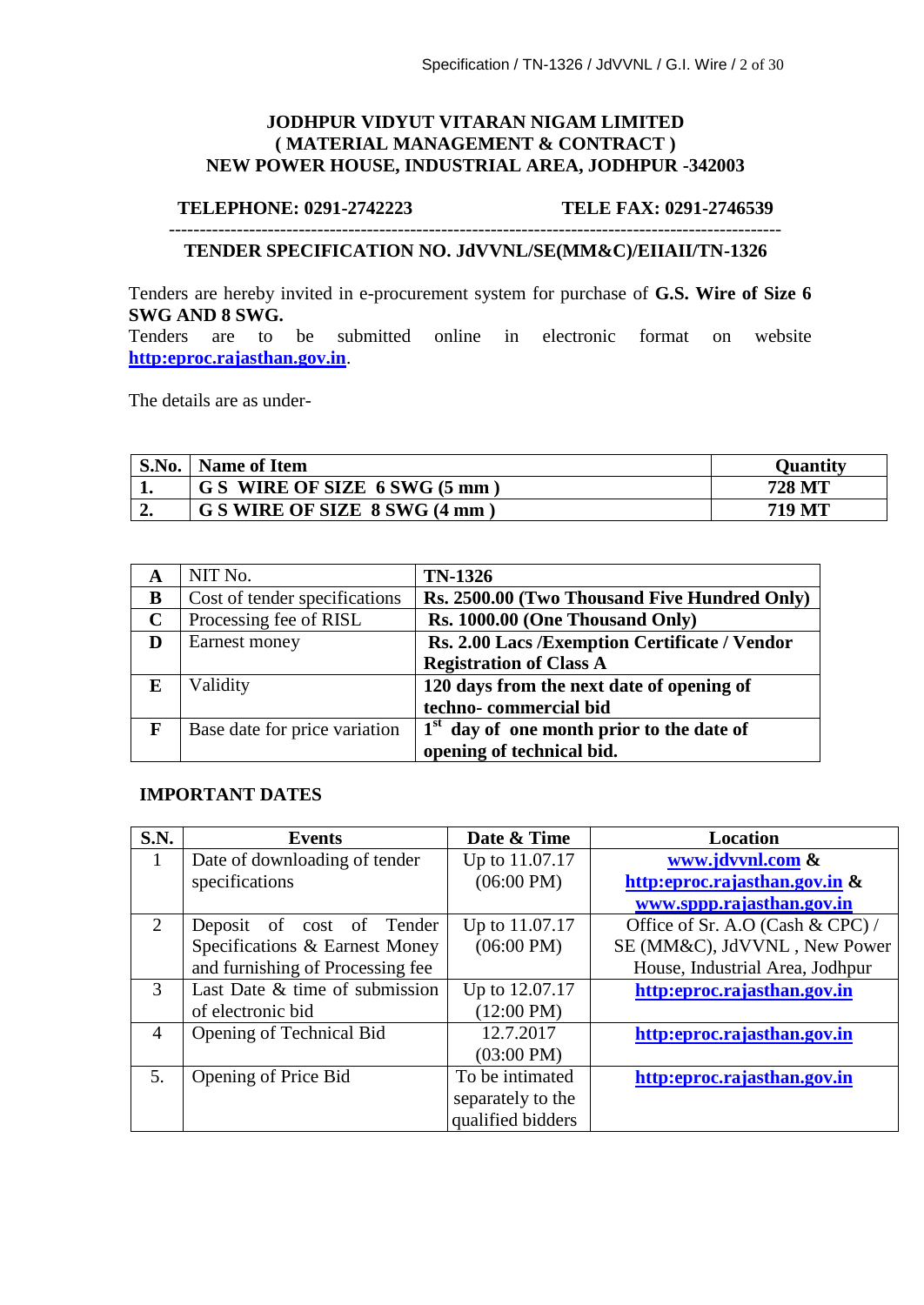## **SECTION-III**

## **1. SCOPE**

This specification covers design, manufacture, inspection, testing before dispatch & delivery at consignees headquarter of following sizes of hot dip heavily galvanized steel wire, complete in all respect as per GTP/ISS.

- i) Hot dip galvanized steel wire of 550-900 N/mm Quality confirming to IS-280/1978(latest amended) in all respect including chemical composition (Heavily coated Hard quality) of dia 4 mm
- ii) Hot dip galvanized steel wire of 550-900 N/mm Quality confirming to IS-280/1978(latest amended) in all respect including chemical composition (Heavily coated Hard quality) of dia. 5 mm

# **2. CLIMATIC CONDITIONS**

| I. Peak ambient temperature                        | 50 Degree C   |
|----------------------------------------------------|---------------|
| II. Maximum average ambient temperature            | 40 Degree C   |
| III. Maximum temperature attainable                | 60 Degree C   |
| IV. Maximum relative humidity                      | 100 %         |
| V. Minimum relative humidity                       | 50 %          |
| VI. Average number of thunder storm days per annum | 40            |
| VII. Average number of rainy days per annum        | 100           |
| VIII. Average annual rainfall                      | 10-100 cm     |
| IX. Maximum wind pressure                          | $100$ Kg/sq.m |
| X. Altitudes not exceeding                         | 1000 mtrs     |

# **3. REQUIREMENT**

The tendered quantity is provisional. However, net quantity shall be determined later-on at the time of finalization of this tender. The purchaser also reserves the right to increase or decrease the tendered quantity. The purchaser also reserves the right to split the quantity and to entrust the order for the supply on one or more suppliers. The bidder shall agree to supply part quantity ordered on him at the rates/ prices mentioned in the tender or accepted by the purchaser.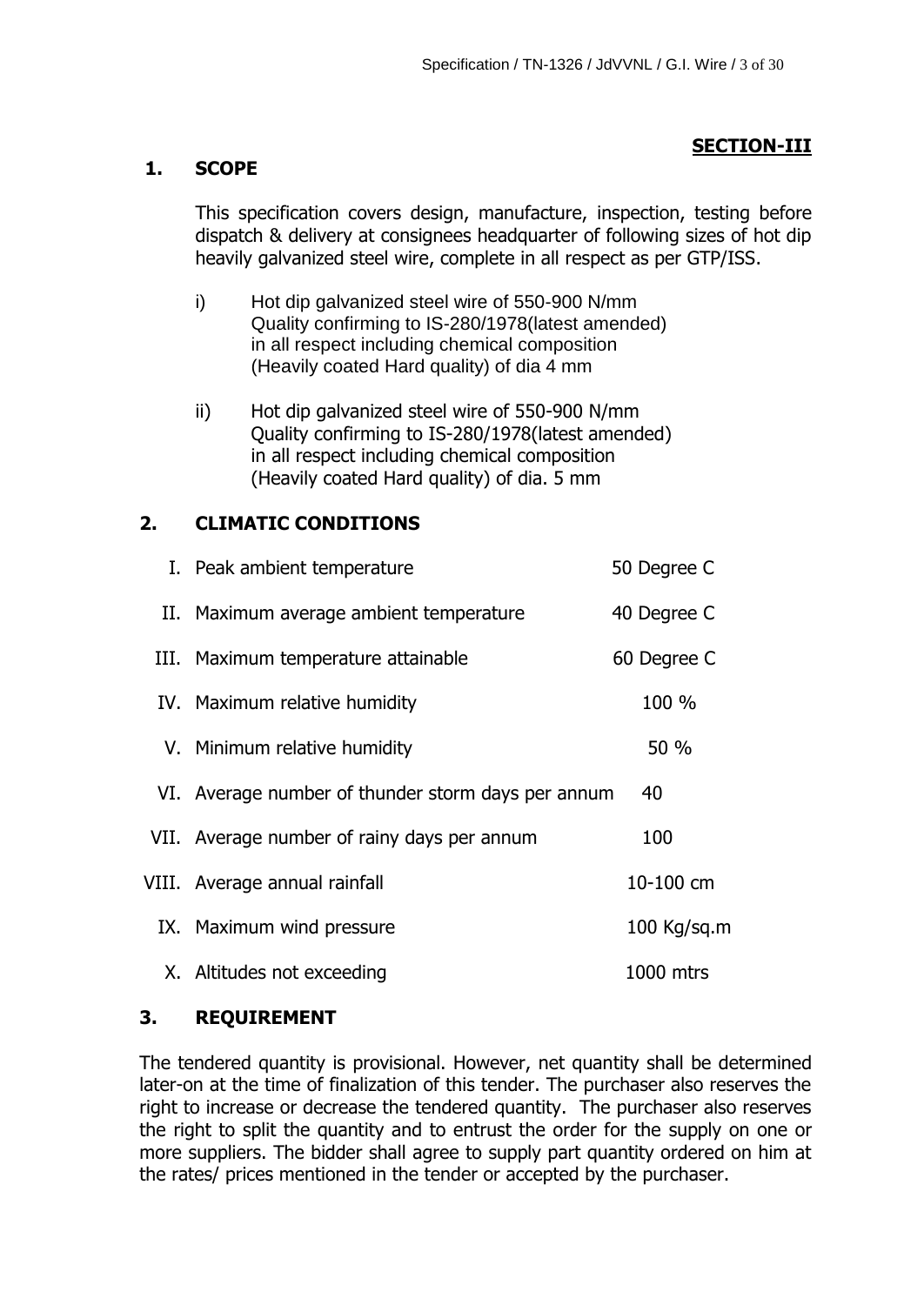## **4. DELIVERY**

The maximum commencement period allowed shall be 30 days from the date of receipt of purchase order and entire ordered quantity shall be completed in completed in **8 (eight) months** thereafter at equal monthly rate The bidder is required to quote monthly delivery. In case ordered quantity is different than quoted quantity, monthly delivery shall be adjusted proportionately. Tender in which monthly delivery is not indicated likely to be ignored.

## **5. STANDARDS**

- i) The hot dip galvanized steel wire (heavily coated) shall comply with the ISS:280/1978, with latest amendments thereof, if any, corresponding to grade-4, 550-900 N/mm sq. minimum tensile strength quality in all respects, except herein otherwise stated.
- ii) The galvanization coating of galvanized steel wire and technical supply conditions shall conform to IS: 4826/1979 and IS: 6594/1977 or latest amendment thereof if any.
- iii) Goods meeting other authoritative standards which ensure an equal or higher quality than the standards mentioned above will also be accepted.
- iv) The galvanized steel wire shall be capable of withstanding the normal handling necessary for transportation and erection.

## **6. FINANCIAL RESOURC ES AND EXPERIENCE**

The bidder shall furnish the details regarding his previous experience in performing similar comparable work, the technical strength and manufacturing facilities available and also financial capability along with the tender. The bidder is also required to furnish the following information:-

- a. Standing of the firm as manufacturer/supplier
- b. Approx. qty., manufacture/supplied so far at his works on monthly basis.
- c. Testing facilities available at his works.

## **7. WORKMANSHIP**

The galvanized steel wire shall be well and clearly drawn to the dimension specified. The wire shall be free from scale, irregularities, imperfections, flaws splits and other defects and shall be uniformly galvanized having smooth and even zinc coating. The requirement for chemical composition of the wires shall conform to those given in IS/7887/1975 as mentioned in the IS:280/1978 or latest amended.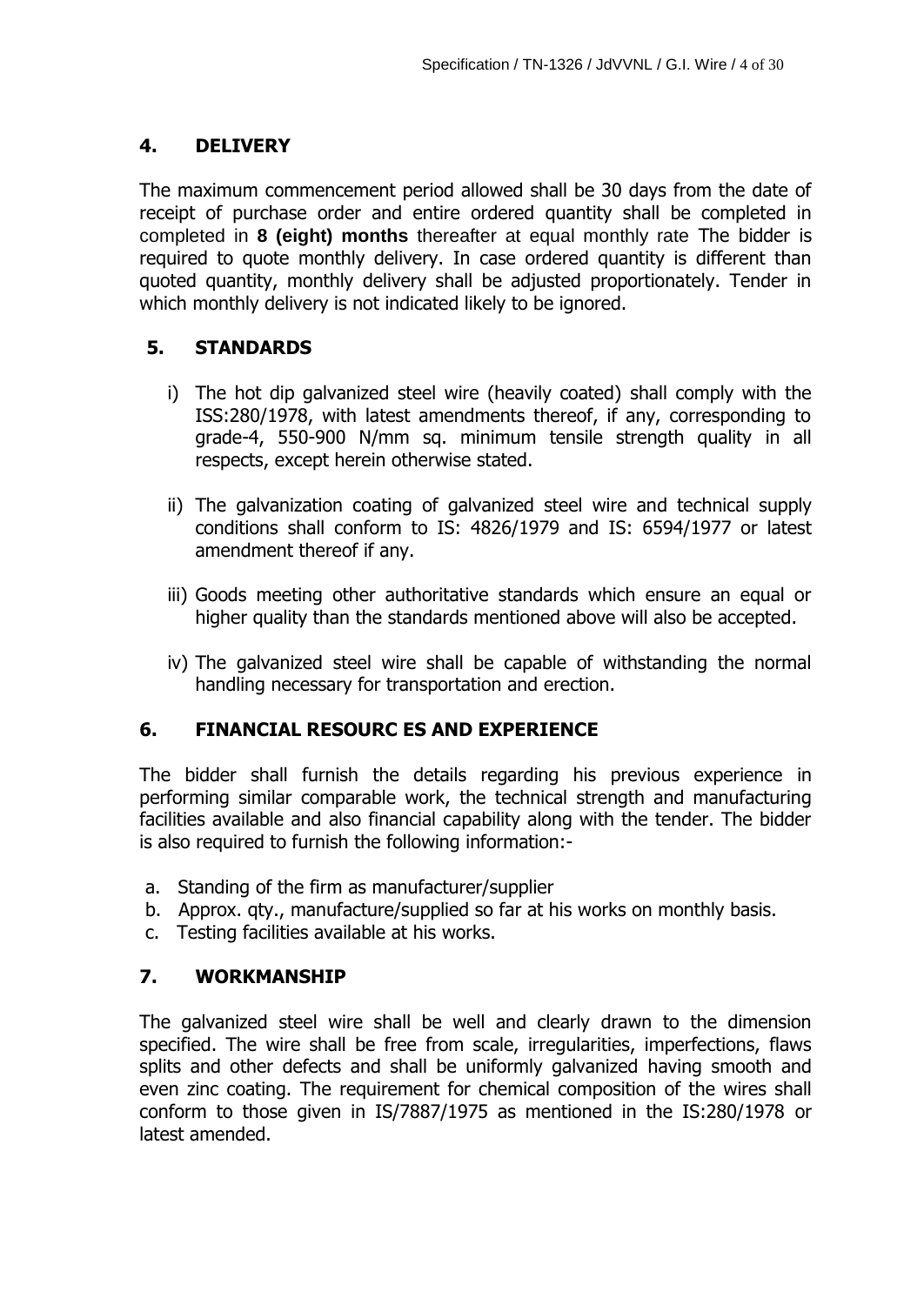The wire shall be manufactured from steel made by any suitable process(es) as mentioned in IS:2141/2000 & 7887/1975 and shall not contain sulphur and phosphorus exceeding 0.060 percent each.

Each coil of G.S. Wire shall be warranted to contain the joints only as permitted under relevant IS:2141/2000.

# **8. ISI CERTIFICATION AND TYPE TEST CERTIFICATE**

The supplier must hold the license of ISI mark. If supplier does not have ISI mark license at the time of submission of tender documents, the same must be submitted by the bidder up to the official working hours of one working day prior to the schedule / notified date of opening of price bid.

# **9. QUALITY ASSURANCE PLAN**

The supplier shall invariably furnish the following information along-with his offer, failing which his offer shall be liable to be ignored.

- (i) Statement giving list of important raw materials, names of sub-suppliers for the raw materials, list of standards according to which the raw materials are tested, list of tests normally carried out on raw materials in presence of supplier"s representative and copies of test certificate.
- (ii) Information and copies of test certificates as in (i) above in respect of bought out material.
- (iii) List of manufacturing facilities available.
- (iv) Level of automation achieved and list of areas where manual processing exists.
- (v) List of areas in manufacturing process, where stage inspections are normally carried out for quality control and details of such test and inspection.
- (vi) List of testing equipments available with the supplier for final testing of G.S. wire and test plant limitation if any vis-à-vis the type, special acceptance and routine tests specified in the relevant standards. These limitations shall be very clearly brought out in schedule of deviation from specified test requirements.

# **10. INSPECTION, TESTING & CHECKING:**

All the tests and inspection shall be carried out at the works of manufacturer unless otherwise specifically agreed upon by the bidder and purchaser at the time of purchase. The bidder shall provide all reasonable facilities to the inspecting officer(s) without charges.

The inspection may be carried out by the purchaser at any stage of manufacture / before dispatch as per relevant standard. The purchaser has the right to have the tests carried out at his own cost by an independent agency whenever there is a dispute regarding the quality of supply.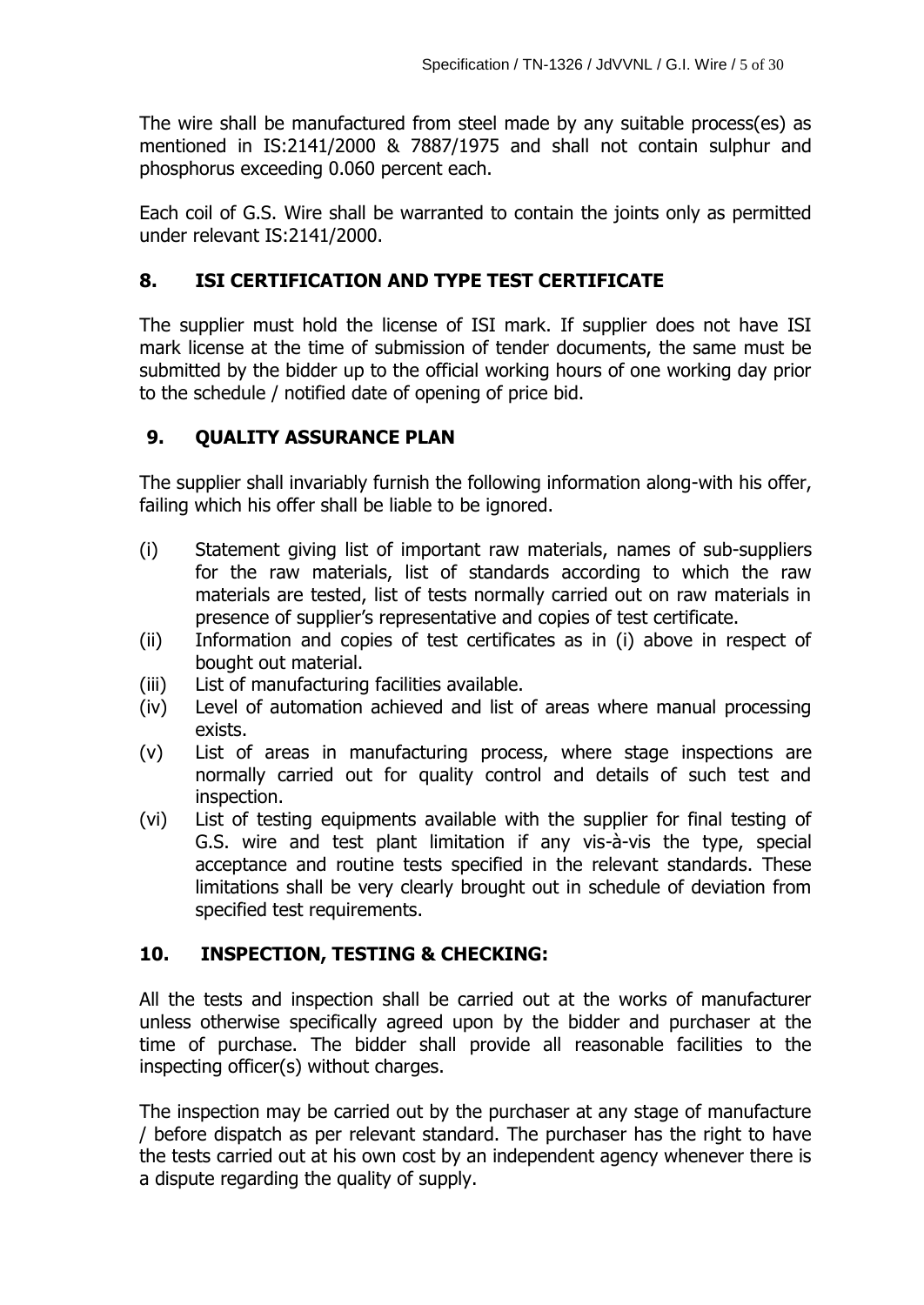Inspection and acceptance of any material under the specification by the purchaser shall not relieve the bidder from his obligation of furnishing material in accordance with the specification and shall not prevent subsequent rejection if the material is found to be defective. The bidder shall keep the purchaser informed in advance, about manufacturing programme so that arrangements can be made for inspection.

The bidder shall give at-least 15 days advance intimation to enable the purchaser to depute his representative for witnessing the acceptance and routine tests.

**(A) TEST BEFORE DESPATCH:** The G.S wire shall be subject to the following tests as per ISS at manufacturer"s works before dispatch:-

**ROUTINE TEST/ACCEPTANCE:**- The following tests as per relevant standard shall be got conducted in presence of purchaser's representative:-

- i) Tensile and Elongation test
- ii) Adhesion and wrap test
- iii) Zinc uniformity and coating test
- iv) Chemical analysis test
- v) Dimension and weighment checkup of sample coils.
- vi) Lay ratio
- **(B) SAMPLING PLAN:** As per the provisions of IS:280/1978.

## **(C) TOLERANCE ON TEST RESULTS** as per IS:280/1978

- i) Weight of the coil  $-40-60$  Kg per coil.
- ii) Dia. of wire
- iii) Lay length, wrap test
- iv) Tensile and elongation test
- v) Zinc uniformity and coating test
- vi) Chemical composition test

## **11. MARKING:**

Each coil of wire shall be legibly marked with the physical condition, size of wire, weight, and date of manufacture, trade mark or the name of manufacturer. The material which is inspected and cleared for dispatch shall be sealed with the Nigam"s seal.

## **12. PACKING AND FORWARDING:**

The galvanized steel wire shall be supplied in coils. Each coil of G.S. wire shall have single continuous length and shall be suitably bound and fastened compactly and shall weight 40 kgs. to 60 kgs. The coils will be suitably protected by wrapping round by hession cloth / polythene cover to avoid damage in transit and corrosion. Each coil shall be marked as mentioned above.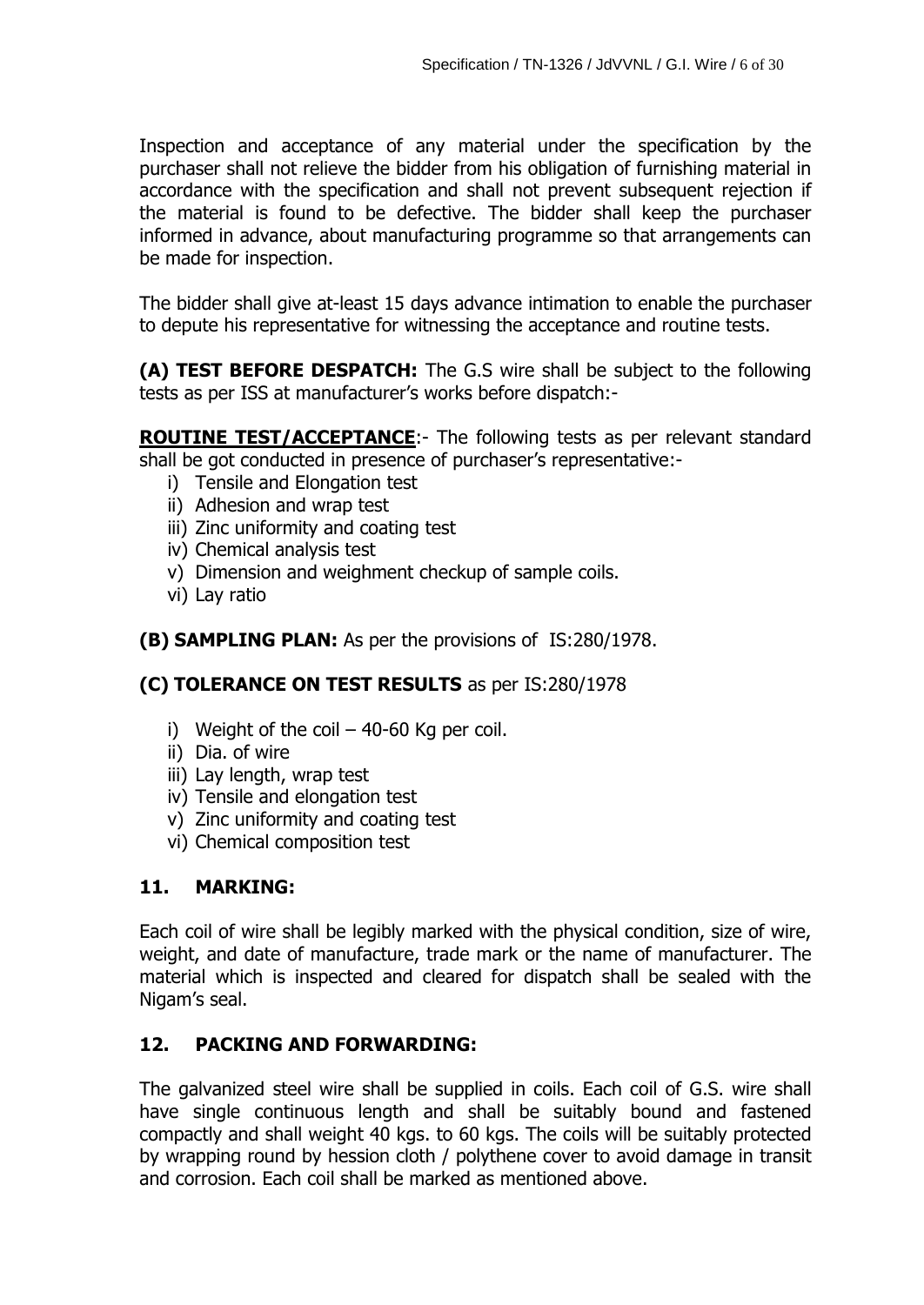# **13. TYPE TEST / TEST CHECKING OF MATERIAL AT STORES:**

The material received in the stores shall be subject to test checking at CTL of Nigam before final acceptance of the material. The procedure for the CTL test shall be as under:-

## **SAMPLING:**

One sample out of each lot / sub-lot of 400 Nos. coils or part thereof from each inspected lot received in stores shall be selected subject to maximum 7 samples for test checking of material and shall be got tested at the CTL of JdVVNL. The sample selection shall be done in the presence of supplier or his authorized representative for which advance notice shall be given to the supplier.

## **TESTS AT CTL**

The following tests shall be carried out on the selected samples of G.S. wire as per relevant standards:-

- (a) Uniformity of galvanization test
- (b) Tensile test
- (c) Dimensional check

For witness the test, advance notice to the supplier shall be given by CTL, stating date and time. In case the supplier does not attend for witnessing the testing, the testing shall be proceeded and completed and action shall be taken as per the contract.

The test reports shall be furnished to the purchaser, consignee and supplier.

## **TYPE TEST ON SAMPLES SELECTED FROM MATERIAL RECEIVED IN STORE FROM 1ST OFFERED LOT**

The following tests shall constitute the type test;

- (a) Chemical composition test as per ISS:7887/1992, 2141/2000
- (b) Mechanical properties test as per ISS:2141/2000 Gr.IV
- (c) Galvanization test as per ISS:4826/1979

The first lot offered shall not be less than 10% of the ordered quantity.

If the bidder's has already got conducted the requisite type test from the  $1<sup>st</sup>$  lot of material received in Nigam"s Store against any previous / earlier tender of JdVVNL & such type test reports are valid i.e not older than 5 Years on the date of opening of Techno-Commercial Bid, then the requirement of conducting Mandatory type test on the sample selected from  $1<sup>st</sup>$  Lot of supply received in Nigam"s store is RELAXED. For this purpose date of conducting type test will be considered.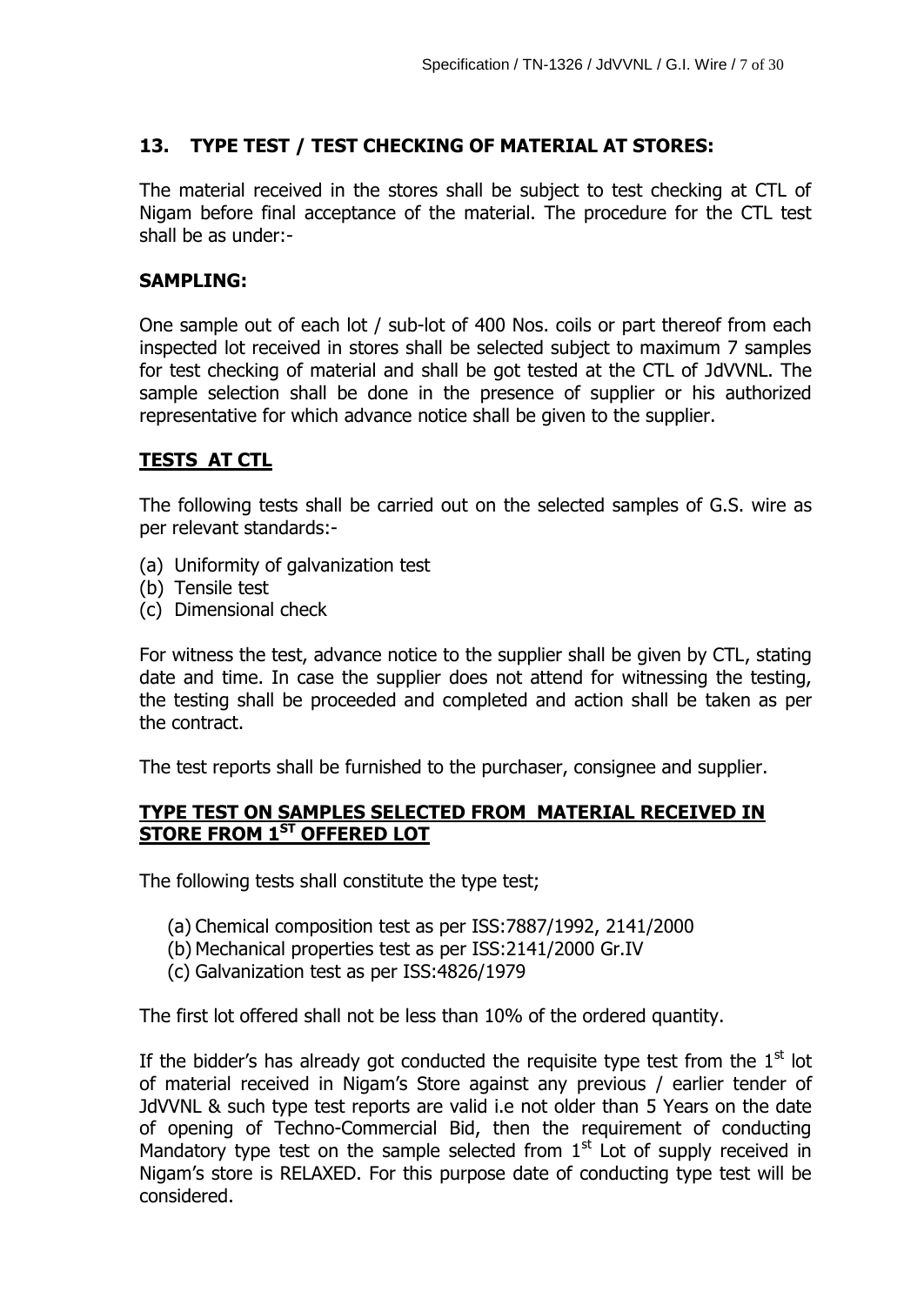## **ALTERNATIVELY**

In case the bidder do not meet above requirement then one sample of 5 Mtr. Length from the  $1<sup>st</sup>$  Lot of G.S. wire as received in purchaser's store shall be selected and sealed in presence of representative of supplier for getting it type tested at a Govt. approved / Govt. Recognized / NABL Accredited laboratory / ILAC Accredited. The transportation charges of sample(s) from store to test house shall be borne by Nigam, whereas the charges incurred towards type test of the material at test house shall be borne by the supplier. The testing charges should be remitted through D.D. in favour of Test House. The name of test house shall be intimated separately.

## **In case sample(s) from first lot fails in type tests then:**

- a) Supplier shall have to replace the full quantity of the respective inspected lot supplied to various stores and is lying unused.
- b) For the quantity already utilized against the order in field a deduction of 30% (thirty percent) of F.O.R. destination price of the material supplied shall be made.
- c) Sample(s) from next lot shall be selected again for type test. All test charges incurred towards type test of the material for second time shall be borne by the supplier for which the testing charges should be remitted through D.D. in favour of the Test House by the supplier with the  $2<sup>nd</sup>$  inspection offer.

## **In case sample again fails in the type test then:**

- a) The quantity supplied / received in stores and lying unused in stores shall stand rejected and shall be lifted back by the supplier.
- b) For the quantity already utilized against the order in field a deduction of 30% (thirty percent) of F.O.R. destination price of the material supplied shall be made.
- c) Further supplies shall not be accepted and order shall stand cancelled.

"At the option of the purchaser, the material received in the stores may be utilized in the field after receipt of successful test reports from CTL for the mandatory test checking on the sample(s) selected from the material received at stores against first lot and subsequent lot(s) in anticipation of successful type test report(s)."

# **14. CRITERIA FOR ACCEPTANCE OF ABOVE TEST:**

The inspected material should be strictly in accordance to the relevant ISS / GTP of the specification, however, the material shall be accepted on the basis of test results found/observed during test at CTL as mentioned below.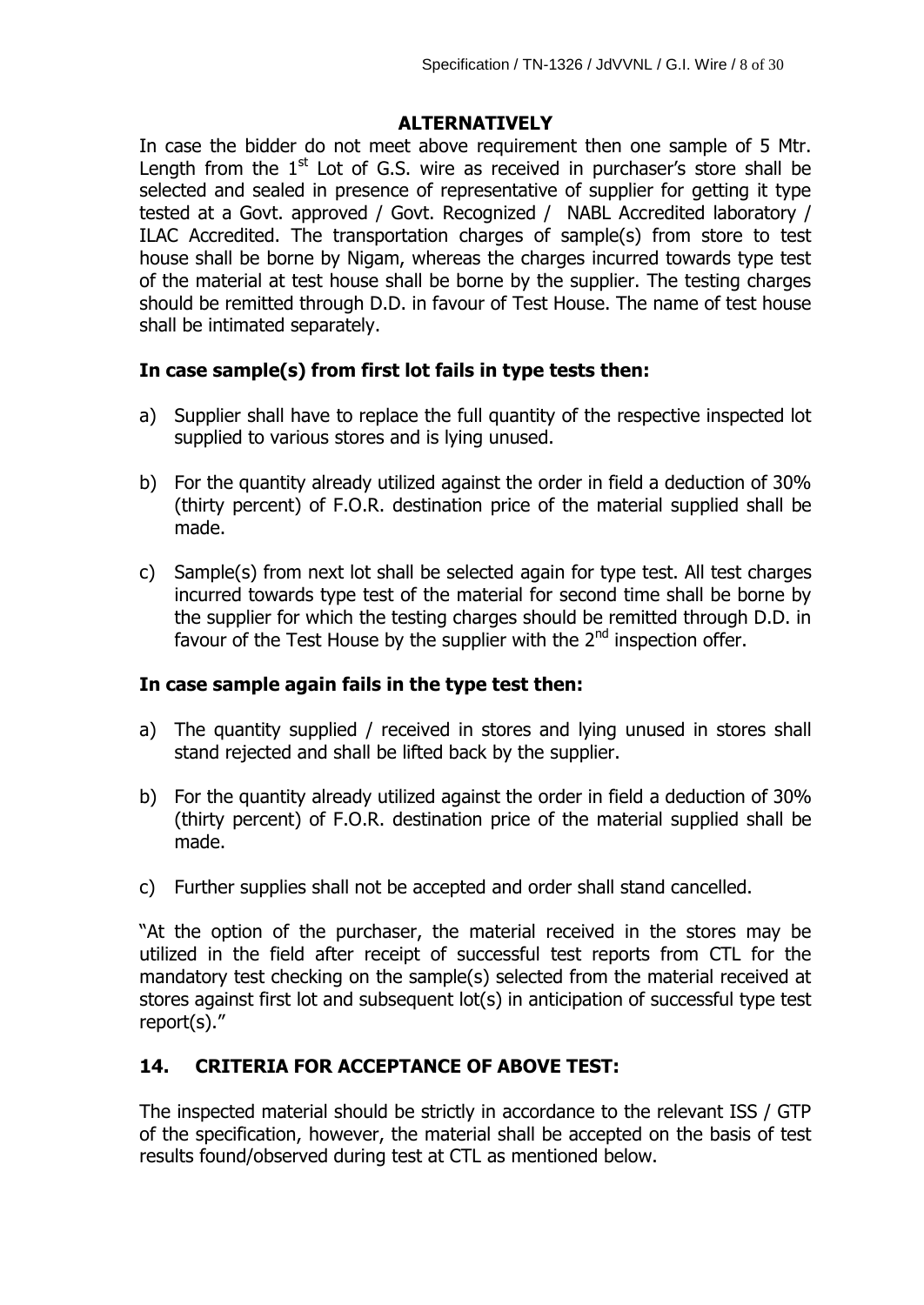## **(a) For uniformity of galvanization test.**

(i) The sample shall be first tested for (n-1) number of dips where n is specified No. of dips of one minute in the contract. If the sample does not pass the uniformity of galvanization test for (n-1) dips, the material shall be rejected and the relevant lot/sub-lot to which the sample pertains shall have to be replaced by the supplier free of cost.

(ii) If the material has passed the uniformity of galvanization test for  $(n-1)$  dips then it shall be tested for last one dip of one minute to complete the test for "n" dips. If the sample does not pass the uniformity of Galvanization Test with "n" then material pertaining to relevant lot/sub-lot shall be accepted with a deduction @ 5% of cost of material

(iii) If the sample(s) have passed the Test with number of dips as specified in the contract (n), then material pertaining to relevant lot/sub-lot shall be accepted.

## **(b) Tensile test**:

If the material fails in tensile test the same shall stands rejected.

## **(c) Dimensional check:**

If the material fails in dimensional check the same shall stands rejected.

# **15. PRICES & PRICE VARIATION FORMULA**

The prices shall be quoted in Rs. per MT on F.O.R. destination basis in the manner detailed in schedule of Prices(Schedule-IV)/BOQ indicating details of exworks price, Excise Duty, Sales tax / VAT, freight & Insurance charges and Entry Tax, etc. for delivery at our stores. The offers in which prices have not been quoted in prescribed manner are liable to rejection.

The quoted price shall be variable as per Price Variation formula given in this specification at Schedule-II without any ceiling. **The base date of price variation shall be 1st day of one month prior to the date of opening of the bid, and shall be governed as per clause No.1.10. of Instructions to bidders**.

If the price variation formula is changed, the same shall be applicable for the price variation. During the transit period when both old and new indices are being circulated, then the admissible Price Variation shall be applicable, which is advantageous to Nigam, and the period from which the old indices are discontinued then the P.V. shall be admissible with the new indices.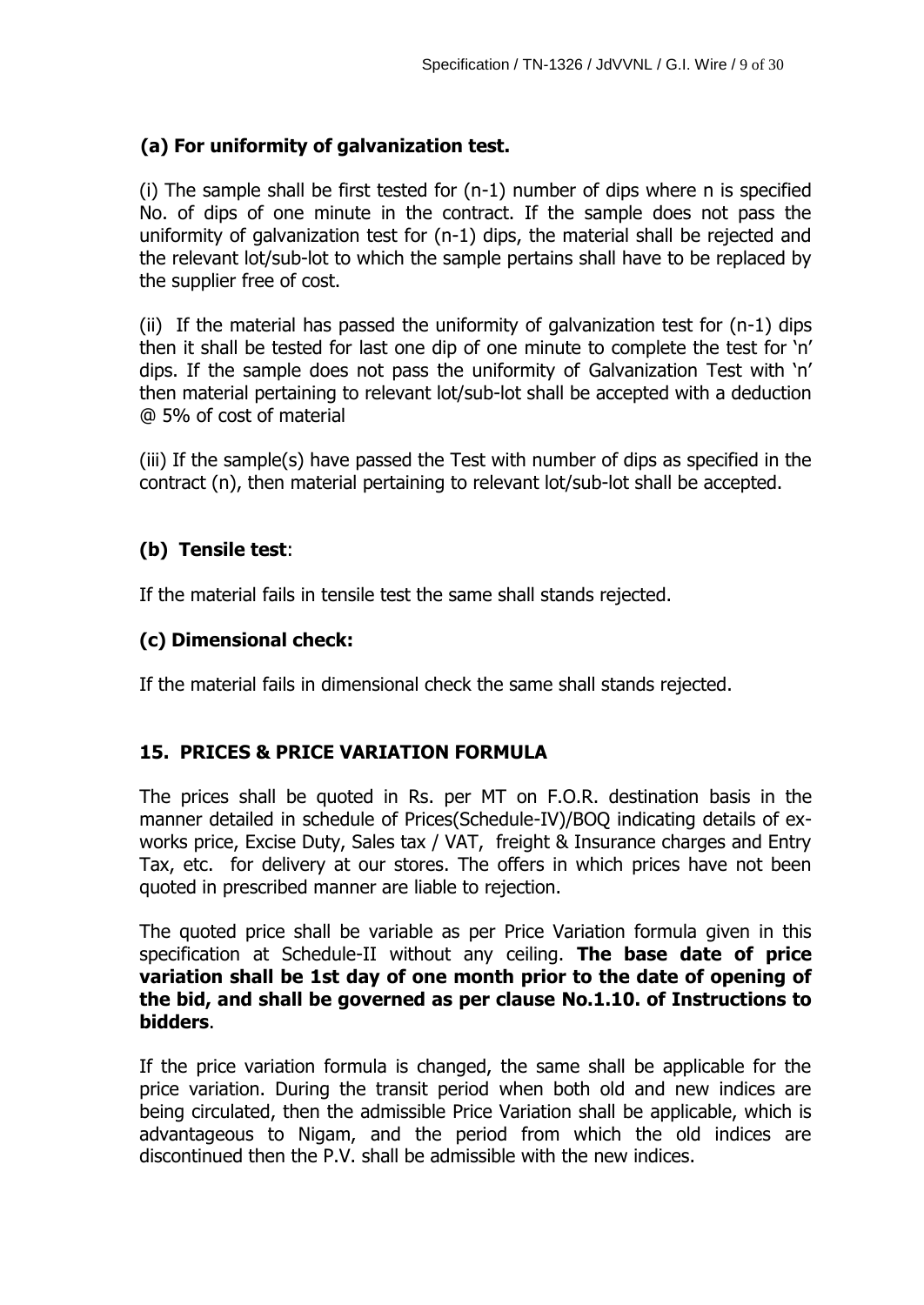## **16. PAYMENT:**

Payment for the supplied material shall be made as per the actual weight received and verified by consignee(s) in the store. Payment shall be governed in accordance with the clause No.1.42 of GCC with following modifications:-

## **A) If bidder have submitted valid type test reports with bid:**

100% payment shall be released after receipt of successful test reports from CTL for the mandatory test checking on the samples selected from the material received at stores against first lot and subsequent lot(s) in anticipation of successful type test reports.

## **B) If bidder have not submitted valid type test reports with bid:**

- i) 70% payment shall be released after receipt of successful test reports from CTL, Jodhpur for the mandatory test checking on the sample(s) selected from the material received at stores against first lot and subsequent lot(s) in anticipation of successful type test reports.
- ii) The balance 30% payment shall be released after receipt of successful type test reports on the samples selected from the material received in the stores.
- iii) The due dates for payment shall be considered from the date of submission of the bills along-with receipted challans to Sr. Accounts Officer (Cash & CPC), JdVVNL, Jodhpur.

## **17. QUANTITY TOLERANCE**

The quantity ordered can be supplied with a tolerance of plus minus 2%.

#### **18. DEPARTURE FROM SPECIFICATION**

Technical deviation including GTP and commercial deviation including delivery if any shall be mentioned in Schedule-VI-A & Schedule-VI-B "departure from specification" attached with this specification. Mentioning of such deviations elsewhere in the offer will not be considered as deviation. The printed terms and conditions of sales and other if any attached with the offer will not be considered.

#### **19. PRICE FALL CLAUSE:**

If lower rates are received /finalized in subsequent tender for this item then price fall clause shall be applicable as per clause 1.60 of GCC.

## **20. DELAY IN DELIVERY & DELAY IN DESPATCH**

i) The delay in delivery shall invoke provisions of clause No. 1.24 of the GENERAL CONDITIONS OF CONTRACT (Sec.II) "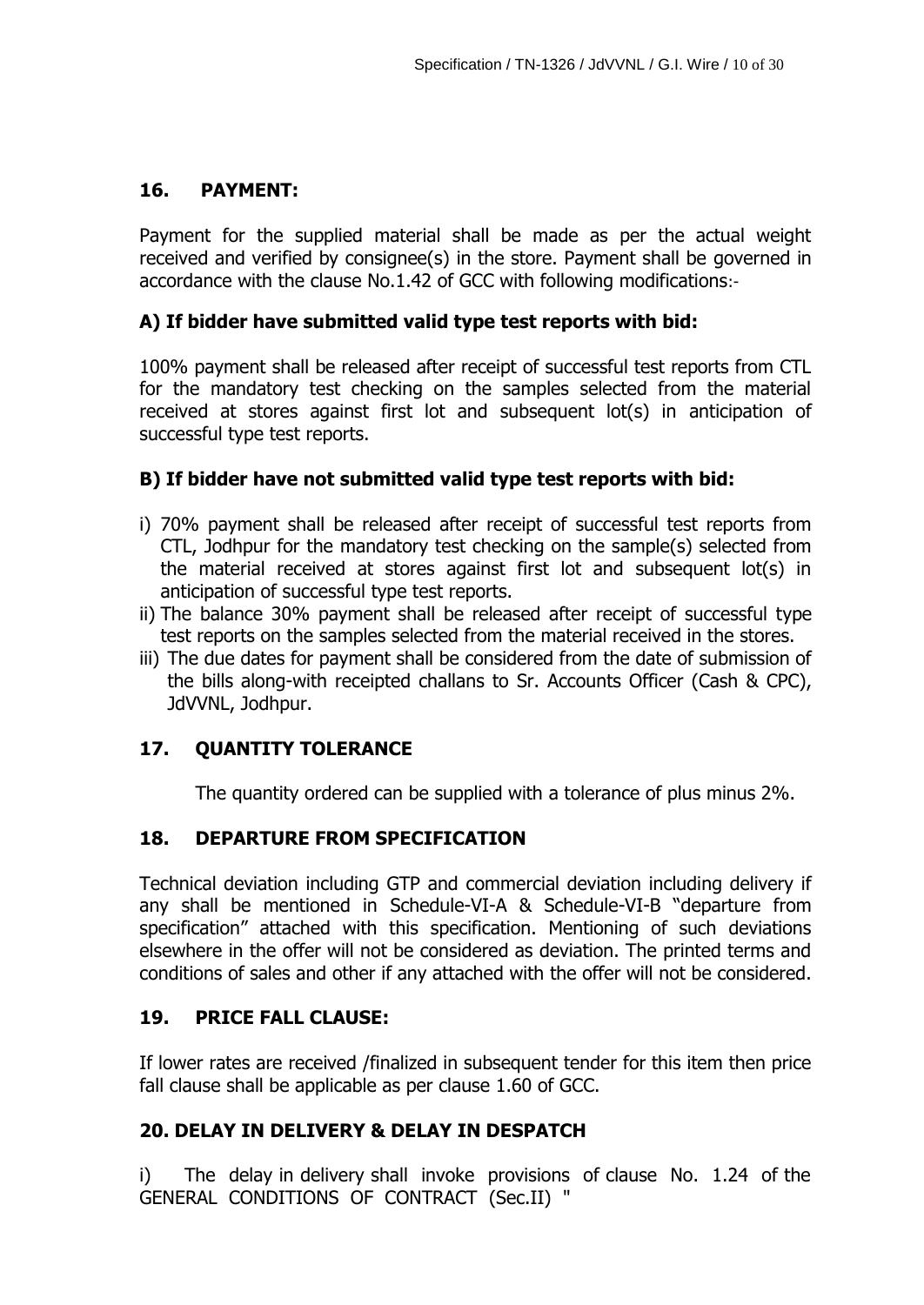## **SCHEDULE-I**

## **SCHEDULE OF REQUIREMENT FOR PURCHASE OF G.S. WIRE OF SIZE 6 SWG and 8 SWG AGAINST TN-1326.**

|     | Name of Item            | <b>Tendered</b> | Remark |
|-----|-------------------------|-----------------|--------|
| No. |                         | Provisional     |        |
|     |                         | atv. in MT      |        |
|     | G.S. WIRE OF SIZE 6 SWG | 728 MT          |        |
|     | G.S. WIRE OF SIZE 8 SWG | 719 MT          |        |

The above mentioned quantity is approximate and may increase or decrease as per the requirement of the Nigam.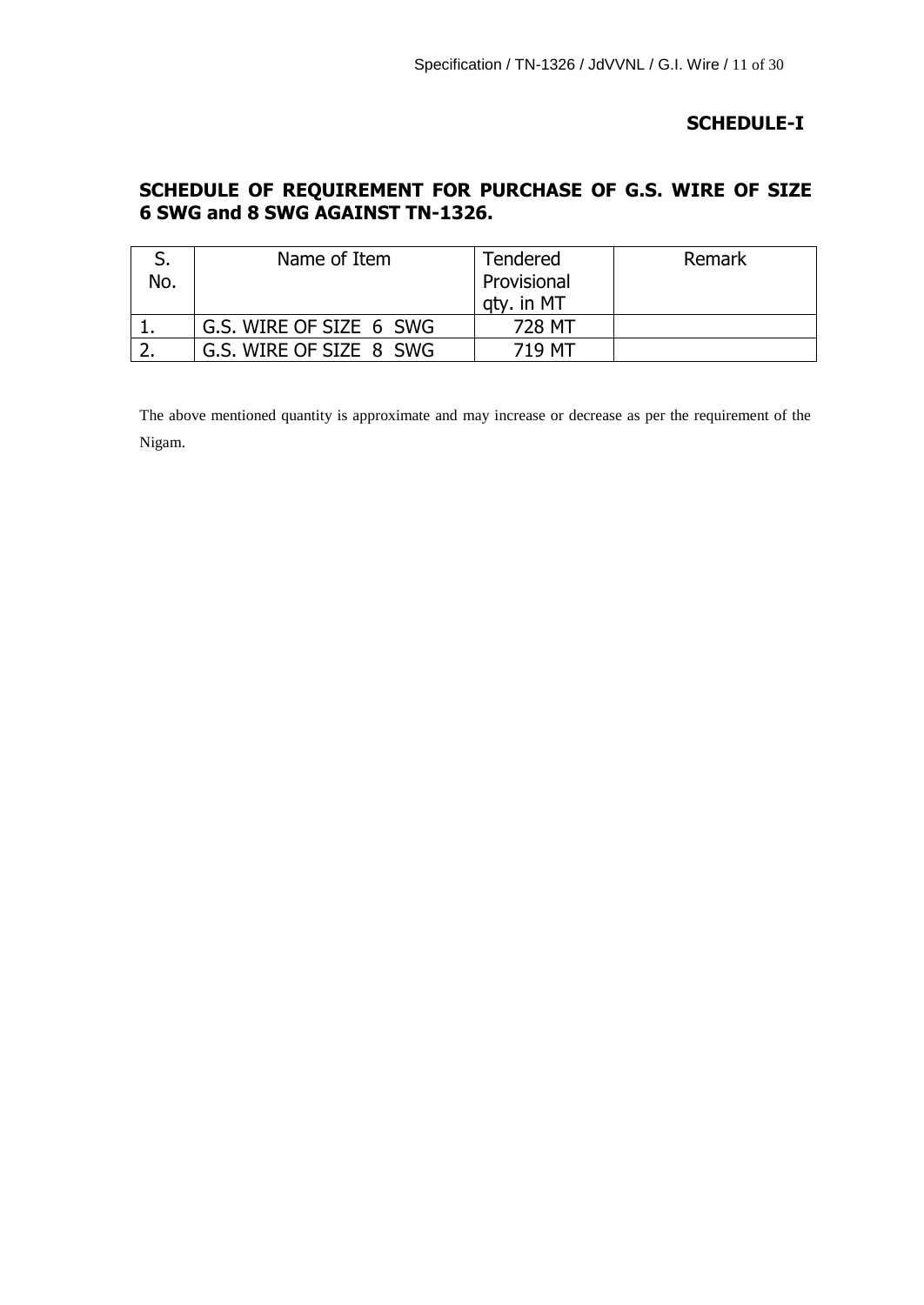## **SCHEDULE-II**

#### **PRICE & PRICE VARIATION FORMULA**

The bidder shall quote the rates in Rs. per MT, on variable price basis for items as detailed at schedule-III of the specification. The price variation shall be calculated on the basis of formula detailed below:

#### **The base date of price variation shall be 1st day of one month prior to the date of opening of the bid, and shall be governed as per clause No.1.10. of Instructions to bidders.**

 The prices quoted shall be variable as per following formula without any ceiling:

#### **For steel:**

In case of increase/decrease in the cost of 8 mm mild steel wire rod by Rs. 100.00 per MT the price of finished G.S. Wire shall increase/ decrease by Rs. 100/- (Rs. One Hundred) per MT.

#### **For Zinc:**

In case of increase/decrease in the cost of Zinc by Rs. 100.00 per MT the price of finished G.S. Wire shall increase/decrease as under:-

i) GS Wire 4 mm dia (8 SWG) - Rs. 2.80 per MT ii) GS Wire 5 mm dia (6 SWG) - Rs. 3.30 per MT

The base price of 8 mm wire rod (EQ Grade) conforming to IS:7887/1975 and EHG zinc used in the manufacture of GS wire as on first day of calendar month, one month prior to the date of opening of tender shall be clearly indicated in the offer. Further variation in steel shall be allowed on the basis of ex-stock yard Jaipur / Ludhiana prices as intimated by Rashtriya Ispat Nigam Ltd., Jaipur / Ludhiana and in zinc on the basis of IEEMA circular.

The base date of mild steel wire rod price of size 8 mm (EQ Grade) as on **1st day of one month prior to the date of opening of the technical bid.**

Note:- The date of delivery (i.e. date of readiness of material) and variable price shall be worked out in accordance to clause 1.10 of Instructions to bidders (Section-I).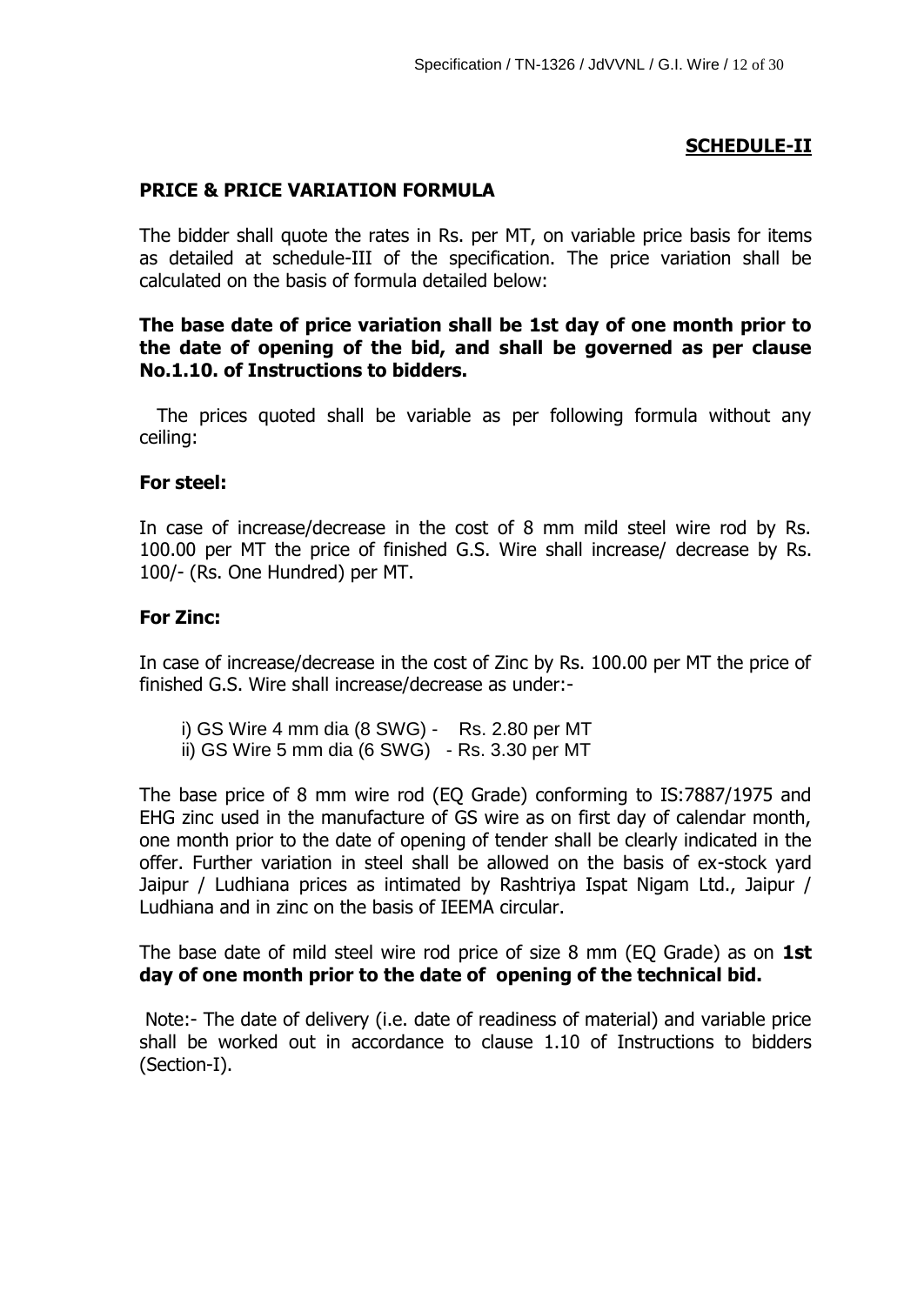## **SCHEDULE-III**

## **DETAILS OF APPLICABLE STANDARDS / SPECIFICATION/ MANUALS :**

The material shall comply with the relevant provisions made in the following Indian Standards Specification (now BIS) with latest amendments.

|   | IS:280/1978: (Latest amended)  | wire<br>Hot dip galvanized<br>steel   |
|---|--------------------------------|---------------------------------------|
|   |                                | specification                         |
|   | IS:2141/2000: (Latest amended) | Hot dip galvanized<br>strand-<br>stay |
|   |                                | specification                         |
| 3 | IS:4826/1979 (Latest amended)  | Hot dipped galvanized coatings on     |
|   |                                | round steel wires                     |
|   | IS:6594/1977 (Latest amended)  | Technical supply conditions for steel |
|   |                                | wire ropes and strands                |
| 5 | IS:7887/1975 (Latest amended)  | Mild steel wire rod<br>for<br>general |
|   |                                | <b>Engineering purposes</b>           |

All materials shall comply in all respect with the requirement of latest addition of relevant Indian Standard Specification except as modified in this Specification. Where the relevant ISS is not available, the material / sections should comply with the latest BSS.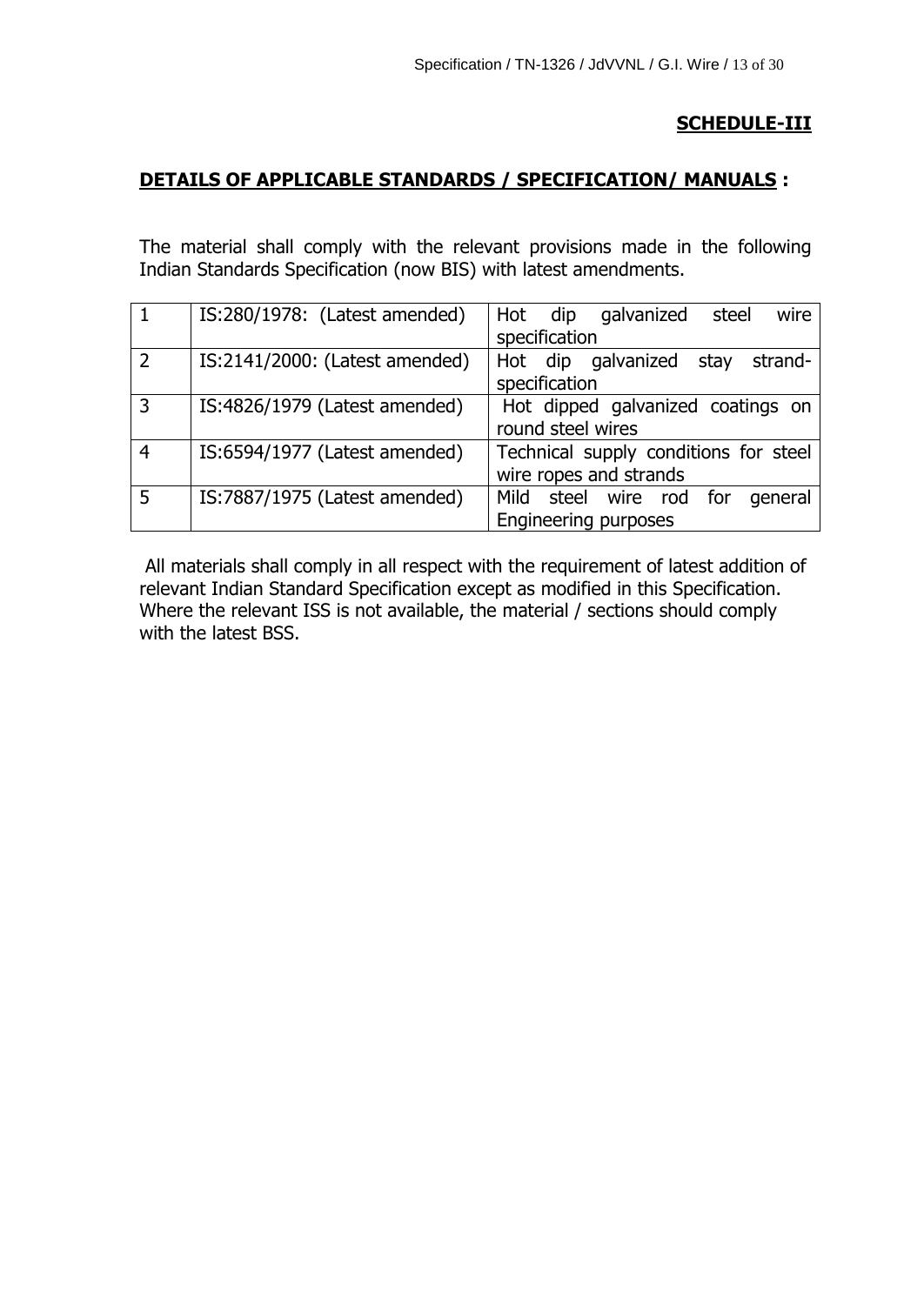# **SCHEDULE-III (A)**

## **PRE-QUALIFICATION REQUIREMENT**

The bidder should fulfill following qualification requirements for successful participating in the tender along-with relevant documentary evidence supporting each qualifying requirement without which the offer shall be considered non responsive & rejected.

## **1.0 STATUS OF BIDDER**:

a) The bidder should be manufacturer of offered item. The offers from authorized dealer/ sole selling agent/sole distributor shall not be entertained.

b) Old / New Suppliers:- Any bidder having their works located within or outside the state of Rajasthan has albeit participated for the first time in particular Discom & meeting minimum qualification requirement ( whether Raj. Or outside Rajasthan) has supplied the tendered material / higher rating in other utility shall be treated as an old Supplier. Rajasthan based firms not meeting minimum quantity supplied criterion but having manufacturing and adequate testing facility and technical know-how shall be considered as new firms and would be eligible for trial order only.

Note:-The material supplied and accepted for same/higher rating for Turnkey projects to a licensed power utility/Govt. shall be considered for the purpose of evaluating criteria. The certificate given by C.A. shall indicate above quantity separately

#### **2.0 PAST SUPPLY AND PERFORMANCE CRITERIA**:

The bidder should meet both past supply and performance criteria as detailed below for opening of tenders.

## 2.01 **PAST SUPPLY:-**

- 2.01.1 The bidder is required to quote for minimum 10% of tendered quantity failing which their offer may be considered Non-Responsive.
- 2.01.2 The bidder should have designed, manufactured / fabricated, tested and supplied to utility / Discoms / Govt. Departments at least 2 X QQ (QQ being the quoted quantity) of similar item / higher rating of tendered material / equipment in last 3 financial years from the date of opening of technical-commercial bid.
- Note: Requirement of quantity manufactured, minimum quantity to be offered and amount of Bank Guarantee to be furnished in absence of test certificate shall be reduced to 25% for Rajasthan based units.
- 2.01.3 In support of fulfillment of the past supply criteria, the bidder shall furnish documentary evidence in the form of certificate from Chartered Accountant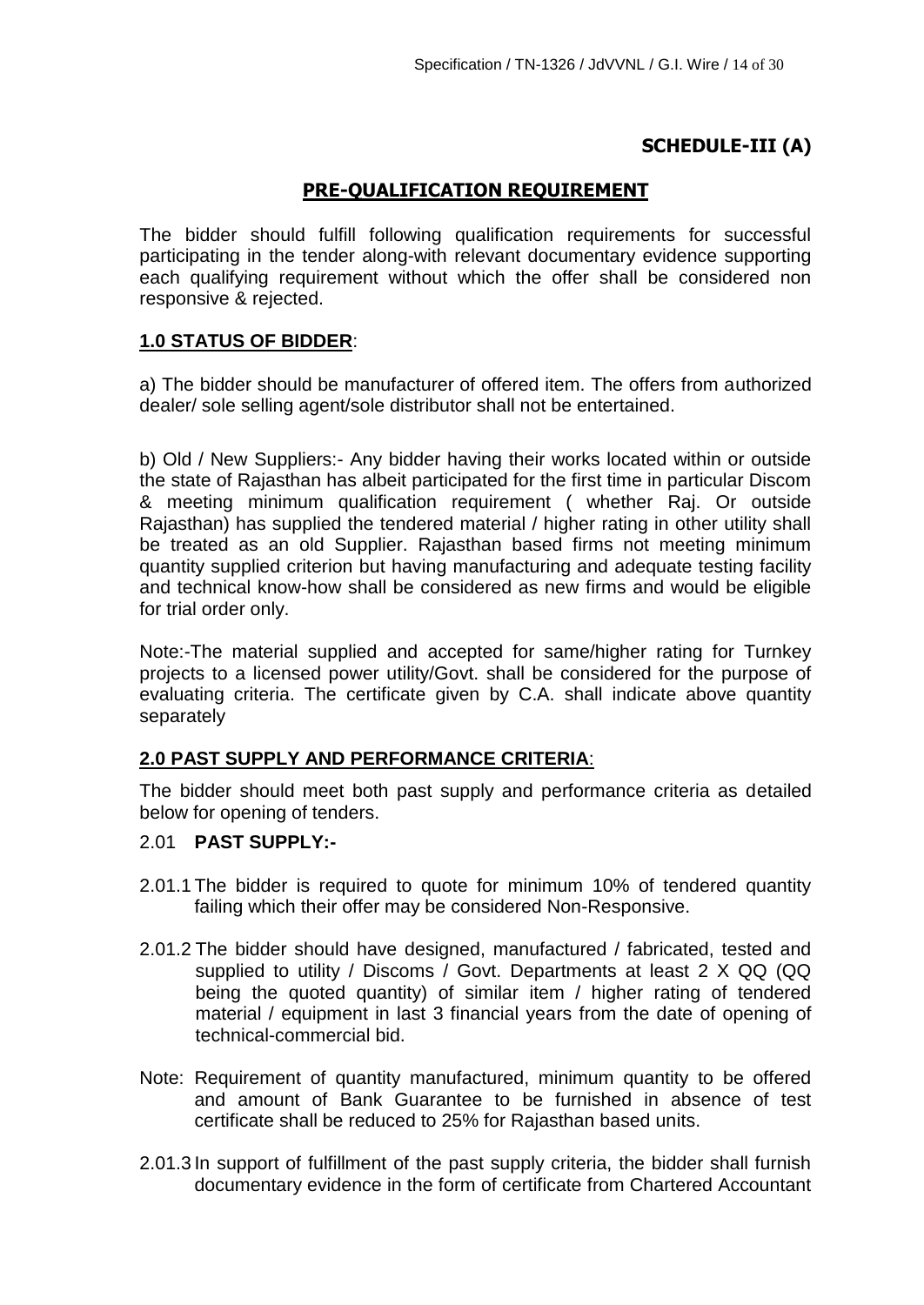in the enclosed prescribed proforma only. This prescribed proforma should be furnished either in original or copy duly attested by Notary. The bidder shall also sign and affix seal on the C.A. Certificate. The certificate should have membership number with the name & address of the chartered accountant. Certificate should clearly indicate the quantity supplied, period of supply, voltage Class, Rating of the Transformer etc. in the format prescribed, any deviation to format or information diverted format, will not be considered and rejected.

Note:-The material supplied and accepted for same/higher rating for Turnkey projects to a licensed power utility/Govt. shall be considered for the purpose of evaluating criteria. The certificate given by C.A. shall indicate above quantity separately.

#### 2.02 **PERFORMANCE CRITERIA:-**

2.02.1 i) If a bidder has supplied up to 50% of ordered quantity in previous tender up to date of opening of subsequent tender and scheduled delivery period expired, the bid of such bidder will not be opened in the Discom for that item.

ii) However, if the supplies have been completed for a quantity more than 50% but not completed up to date of opening of subsequent tender and scheduled delivery period expired, the quantity equal to the quantity pending in previous tender for that item shall be reduced from the subsequent tender quantity to be allocated to the bidder.

#### **3.0 TYPE TEST CRITERIA**

3.0.1 The bidder shall furnish valid and authenticated type test certificate from a Govt. approved/ a Govt. recognized/ NABL accredited laboratory/ ILAC i.e. International Laboratory Accredited laboratory / ILAC i.e International Laboratory Accrediation Corporation ( In case of foreign laboratory) of similar rating and design of tendered material.

The bid of the bidders be also considered for meeting the Type Test criterion if the bidder have the requisite type test conducted successfully on the samples selected from the 1<sup>st</sup> Lot **(If Applicable)** supplied to JdVVNL against previous tenders and its report are available with the Nigam & furnish certified copy of such Type Test Reports with the bid or reference of order / tender be mentioned in Bid document for verification purpose . Such type test certificates should not be older than **five** years as on the date of bid opening. For this purpose date of conducting type tests will be considered.

The type test certificates by in house laboratory of biding firm even if it is a Govt approved/ Govt recognized/ NABL accredited Laboratory / ILAC accredited, shall not be accepted, in case of their own bid. This will not apply if biding firm is Govt. Company/ Public Sector Undertaking.

3.0.2 The bidder should furnish documentary evidence in support of the laboratory whose type test have been furnished, that the said laboratory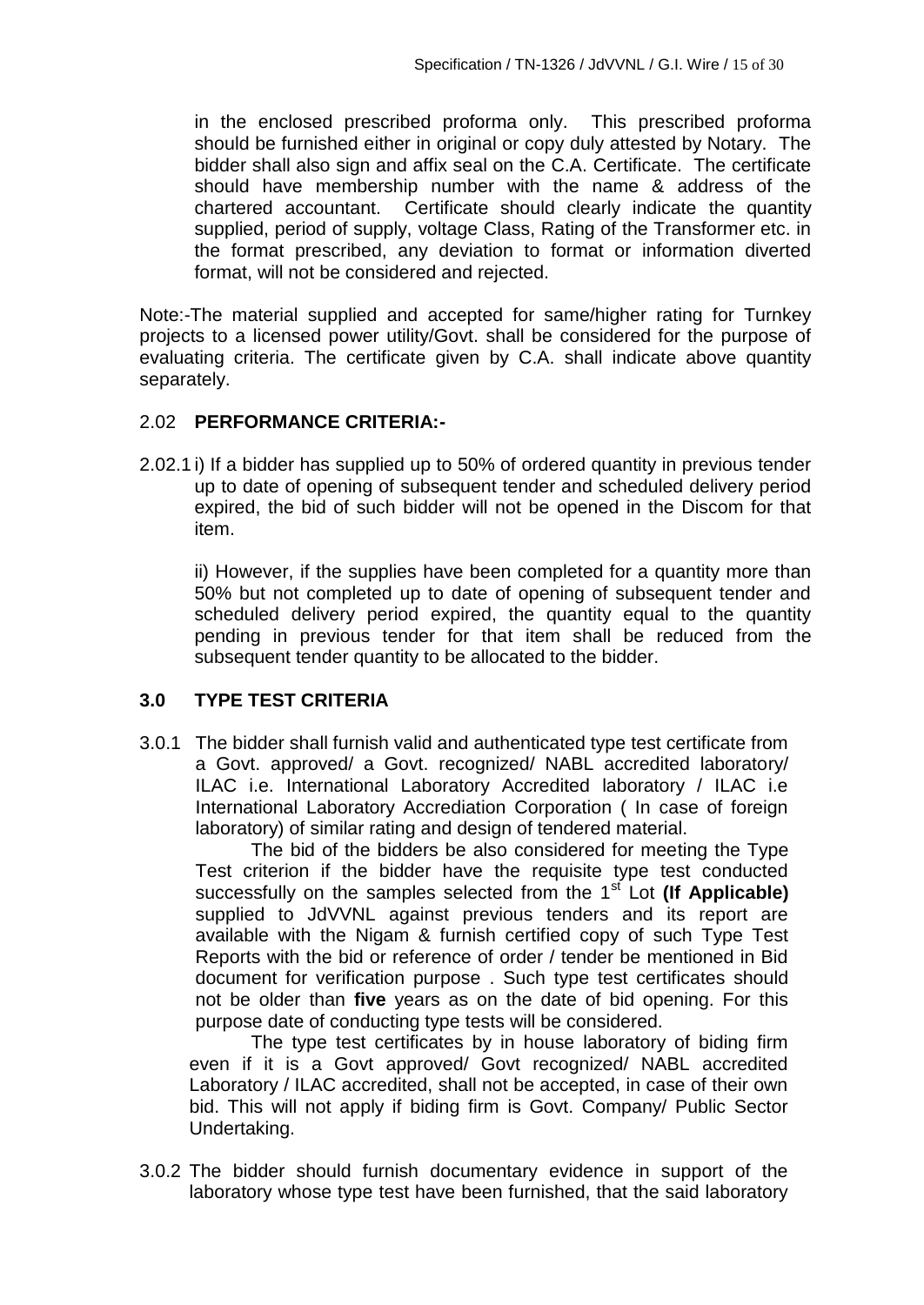is a Govt/ a Govt. approved/ a Govt. recognized/ NABL accredited laboratory/ ILAC accredited ( in case of foreign laboratory)

- 3.0.3 The type test certificates shall be furnished either in original or duly attested by notary.
- 3.0.4 The bids of only those bidders shall be considered to be meeting the type test criteria who furnishes complete type test certificates with the bid as per above provision.
- 3.0.5 However, in following cases the bid of the bidder may be considered meeting the type test criteria if the bidder furnishes an undertaking stating that valid type test certificate from a Govt. approved / Govt. recognized / NABL Accredited laboratory / ILAC Accredited laboratory shall be furnished from first lot received in Nigam store (without asking any delivery extension) along with bank guarantee with the technical bid from a Nationalized / Scheduled Bank in prescribed proforma at Schedule-III C or DD / Pay Order amounting to **value as detailed below** . The initial validity of bank guarantee shall be nine months with claim period of three months in addition
	- i) A new Rajasthan based unit who does not possess valid type test reports subject to technically competent.
	- ii) Where one or more type test(s) is/ are older than 5 years.
	- iii) Where new type test have been added in the specification.
	- iv) Where some changes in respect of type test procedure of existing type tests have been introduced in the relevant standard.
	- v) Where a new item is being purchased by Nigam for the first time.
	- vi) The Rajasthan & outside Rajasthan firm who does not possess valid type test certificates, if type test reports of higher rating are furnished.

| Amount of Bank Guarantee in lieu of type test                  |  |  |
|----------------------------------------------------------------|--|--|
| For Rajasthan based firms<br>For Outside Rajasthan based firms |  |  |
| $1.25$ Lacs<br>5.0 Lacs                                        |  |  |

## **4.0 POOR RECORD OF PERFORMANCE AND DELIVERY**:

The bidder who has been black listed in any of the state Discom or with whom business relations have been severed in Jodhpur Discom shall not be considered. Severement of business relations will be done in case of following circumstances for the period and with the recovery mentioned against each: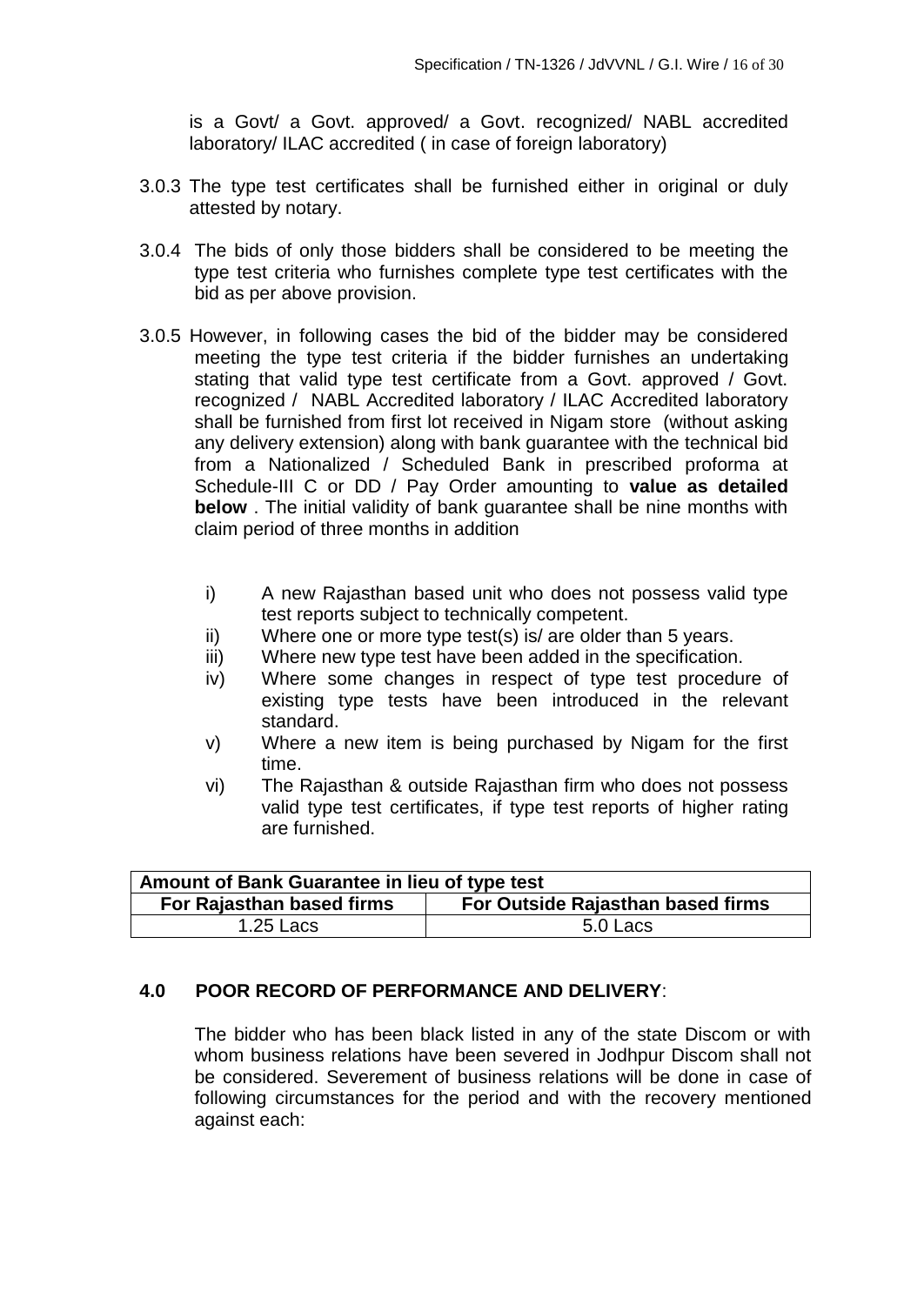|                                   | i) When vendor does not   Forfeiture of EMD/cancellation of vendor registration to |
|-----------------------------------|------------------------------------------------------------------------------------|
|                                   | accept order awarded on recover amount of EMD along with severment of              |
| its accepted price and            | business relations for three years from the date of issue                          |
| terms and conditions or of order. |                                                                                    |
| does not comply with              |                                                                                    |
| contractual formalities.          |                                                                                    |
| ii) When vendor complies          | Levy of maximum recovery on account of delay in                                    |
| with contractual formalities      | delivery along with severment of relations for a period of                         |
| but does not commence             | 2 years from the date of issue of order or in next two                             |
| supplies.                         | bids whichever is later along with forfeiture of EMD /                             |
|                                   | cancellation of vendor registration.                                               |

#### **5.0 (A) BLACK LISTING OF A FIRM:**

After having given Show Cause Notice of 30 days, and having established & cogent reasons for blacklisting of the firm as given below, the firm should immediately be blacklisted for a period of 5 years indicating reasons of doing so, in the letter itself, and a copy of such blacklisting should be given to the firm, with the approval of CLPC:-

- (i) There are sufficient and strong reasons to believe that the supplier or his employee has been guilty of malpractices such as manhandling/misbehavior with Government official by supplier or his partner/employee, bribery, corruption or abatement of such a offence in a position where he could corrupt Nigam's official, fraud, vitiating fair tender process including substitution of or interpolation in tender, misrepresentation, pilfer-aging or unauthorized use or disposal of Nigam's material issued for specific work etc.
- (ii) Where a supplier or his partner or his representative has been convicted by a court of Law for offences involving moral turpitude in relation to the business dealing or where security considerations including suspected disloyalty to the Nigam/state so warrant the blacklisting.
- (iii) If the State Bureau of Investigation or any other authorized investigating agency recommends for blacklisting after completing the investigation.
- Note:1 If a supplier after having tendered for a supply or after negotiations gives application voluntarily vitiating the fair tendering process, it shall also tantamount to malpractice.
- Note:2 A register containing the reasons for blacklisting the supplier as also the names of all the partner of the suppliers and the allied concerns coming within the effective influence of the blacklisted supplier will be maintained.
- Note:3 A register of black listed supplier will be maintained which will not only include suppliers enlisted with the Enlisting Authority but also black listed suppliers in Nigam.
- Note.4 A Black listed supplier (i) shall not be entitled for registration in any of the Discom (ii) shall not be awarded any supply order in future in any Discom during the notified period.(iii) his registration if any shall stand cancelled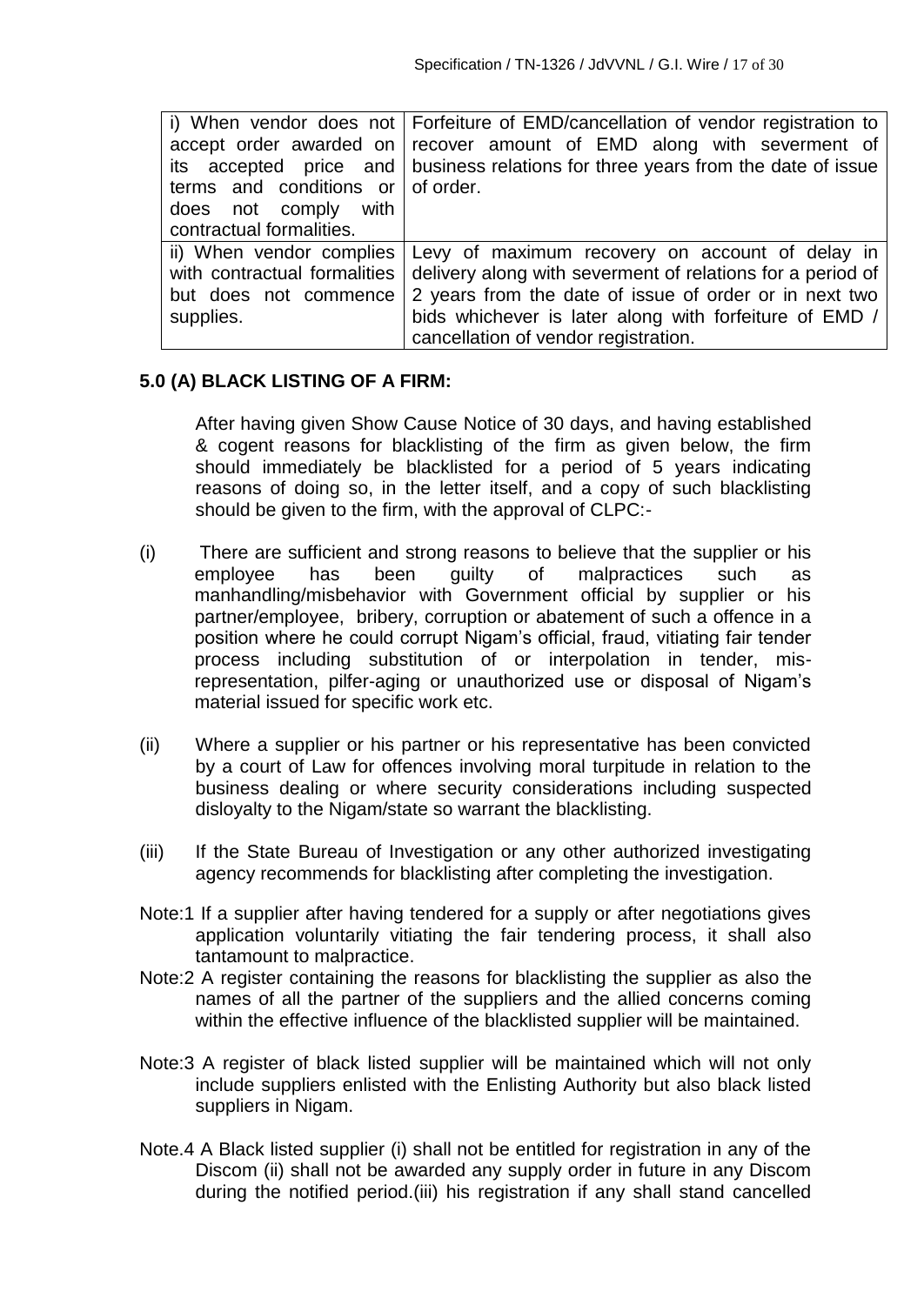immediately and his registration security /EMD/S.D. shall stand forfeited. (iv) In case of blacklisting of the firm by any one of Discom for the cogent prescribed reason(s) as stipulated above, the same shall be applicable to all the three Discoms and as a consequence of blacklisting, all the pending orders to that firm, will be cancelled in all three (3) Discoms with immediate effect. However in respect of completed/executed contract G.P. obligations as well as other liabilities shall be fulfilled by the supplier.

#### **(B) SEVERMENT OF BUSINESS RELATION:**

- (a) After having given Show Cause Notice of 30 days, and having established & cogent reasons for Severment of business relation as given below, the firm should immediately be severed the business relations for a period of 2 to 3 years indicating reasons of doing so, in the letter itself, and a copy of such severment should be given to the firm, with the approval of CLPC:-
- (i) The supplier continuously refuses to pay Nigam dues without showing adequate reasons and where the purchasing authority is satisfied that no reasonable dispute attracting reference to Settlement Committee or Court of Law exists for the supplier's action of non-supply.
- (ii) When vendor does not accept LOI/detailed purchase order awarded on its accepted prices and terms & conditions or does not comply with the contractual formalities.
- (iii) When vendor/supplier who otherwise completed contractual formalities but does not commence supplies on the date of opening of technical bid of the fresh tender/completion of schedule delivery period whichever is later.
- Note.1In case supplier does not deposit outstanding dues towards Nigam, even after completion of severment period, the period of severment will continue.
- Note.2 Severment done purely/ mainly on account of non-deposition of dues against the supplier/vendor/contractor could be lifted by CLPC, if the dues are deposited prior to the expiry of such severment period.
- Note 3 Severment done by one Discom for non-supply of material and /or corresponding non-recovery of dues will not be effective in other Discoms except in respect of common purchase cases of three Discom.
- Note 4 On severment of business, the EMD/SD/vendor registration security will be forfeited.
- Note 5 The orders in execution satisfactorily will not be cancelled other than the order on which severment have been done.

## **(C) DEBARMENT**

Reasons on which Debarment can be made:-

- (i) The competent authority may debar the supplier on account of his performance or other disabilities, if it is no longer considered fit to remain under vendor registration as per his obligation under vendor registration.
- (ii) If at any subsequent stage of inspection of firms after award of contract, it is found that firm does not have sufficient tech. staff or required/necessary technical equipments, the purchasing authority can debar the firm for one year or next tenders whichever is later. The debarment will be lifted only on re-inspection of firm's works; the defects noticed earlier are fully rectified to the satisfaction of Nigam.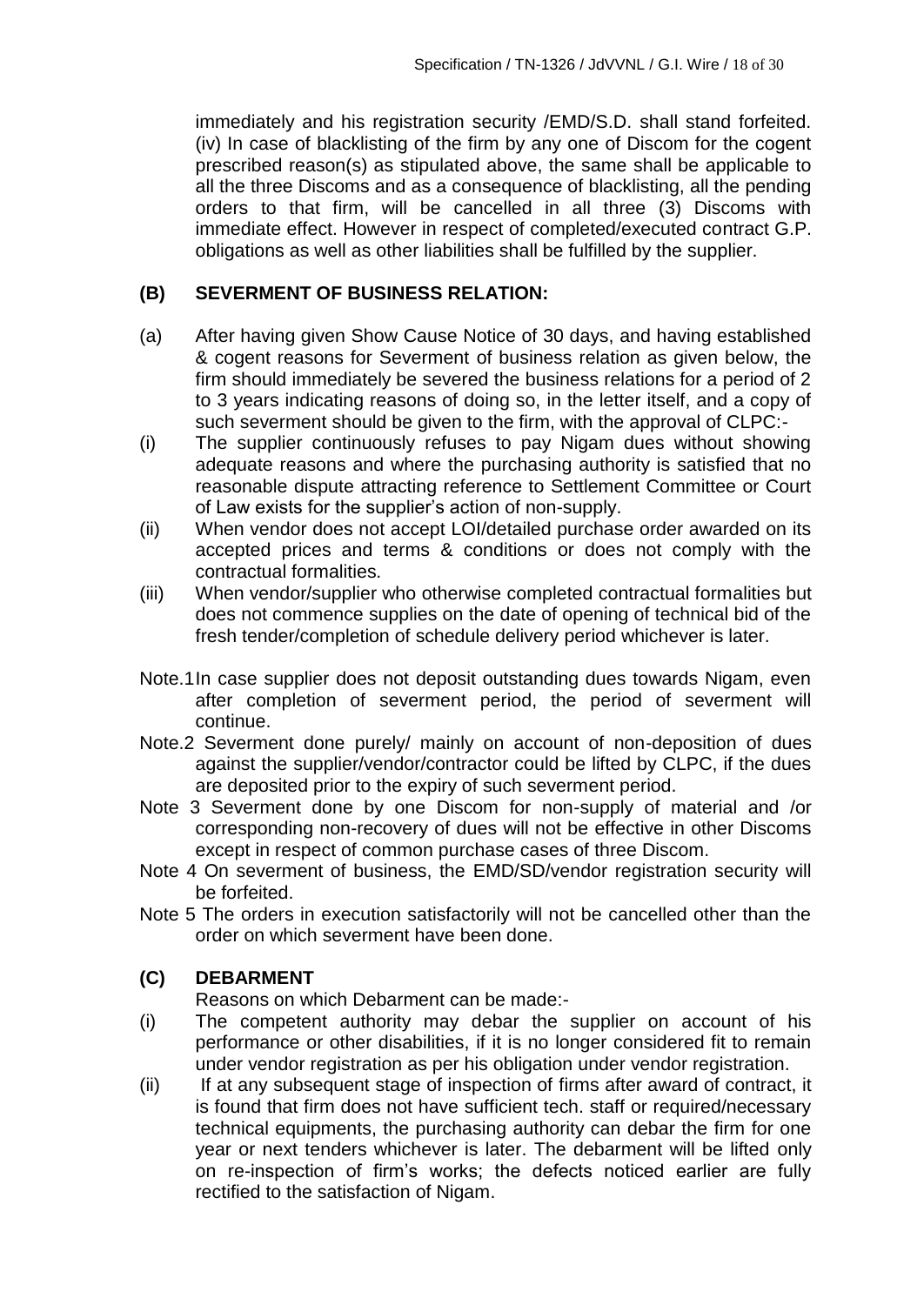- (iii) When contract agreement executed and supplies commenced but could supply only up to 50% of ordered quantity and scheduled delivery period expired, then the firm can be debarred for one year or next tender whichever is later in that Discom only for that particular item/rating/ capacity/size etc.
- (iv) The suppliers who have been awarded contract for supply of material is not adhering to the periodic delivery schedule, the contract awarding authority reserve the right to terminate the contract and may debar the firm in participating in tender for a period of 2 to 3 years.
- Note.1. On debarment, the EMD/ SD/Vendor Registration security shall be forfeited.
- Note.2 If the firm is debarred in one Discom for any reasons then the same should not be applicable in other Discom subject to exception that in case of common Discoms purchases such debarment of a firm would be applicable to all three Discoms for that particular item and rating/capacity/size etc.

#### **6.0 APPEALS AND APPLICATIONS:-**

Appeal against the order of blacklisting, severment and debarment can be filed before BOD within a period of 3 months from the date of intimation. The letter of appeal will be addressed to the order placing authority. Who will process the case for placing the matter in B.O.D. with in a period 60 days. The BOD may reduce or waive the penalty, if sufficient reasons/supporting documents are furnished by the supplier.

#### **GENERAL CONDITIONS: - (All Conditions be Duly Signed & Sealed)**

- **I) The bidder shall clearly indicate the deviations such as `Technical Deviation & Commercial Deviations' in the prescribed proforma only. The deviations indicated elsewhere in the bid shall not be accepted.**
- **II) The bidder must clearly fill up each and every particular of guaranteed technical particulars annexed with Technical Specifications otherwise he will be responsible for Technical Nonresponsiveness.**
- **III) All documents required in the prescribed format are to be furnished along with the bid itself only except an attested copy of BIS license (wherever it is required), failing which the bid will be summarily rejected.**
- **IV) However, a copy of BIS License may be submitted by the bidder up to the official working hours of one working day prior to the schedule / notified date of opening of price bid.**

**Signature of bidder With stamp Dated**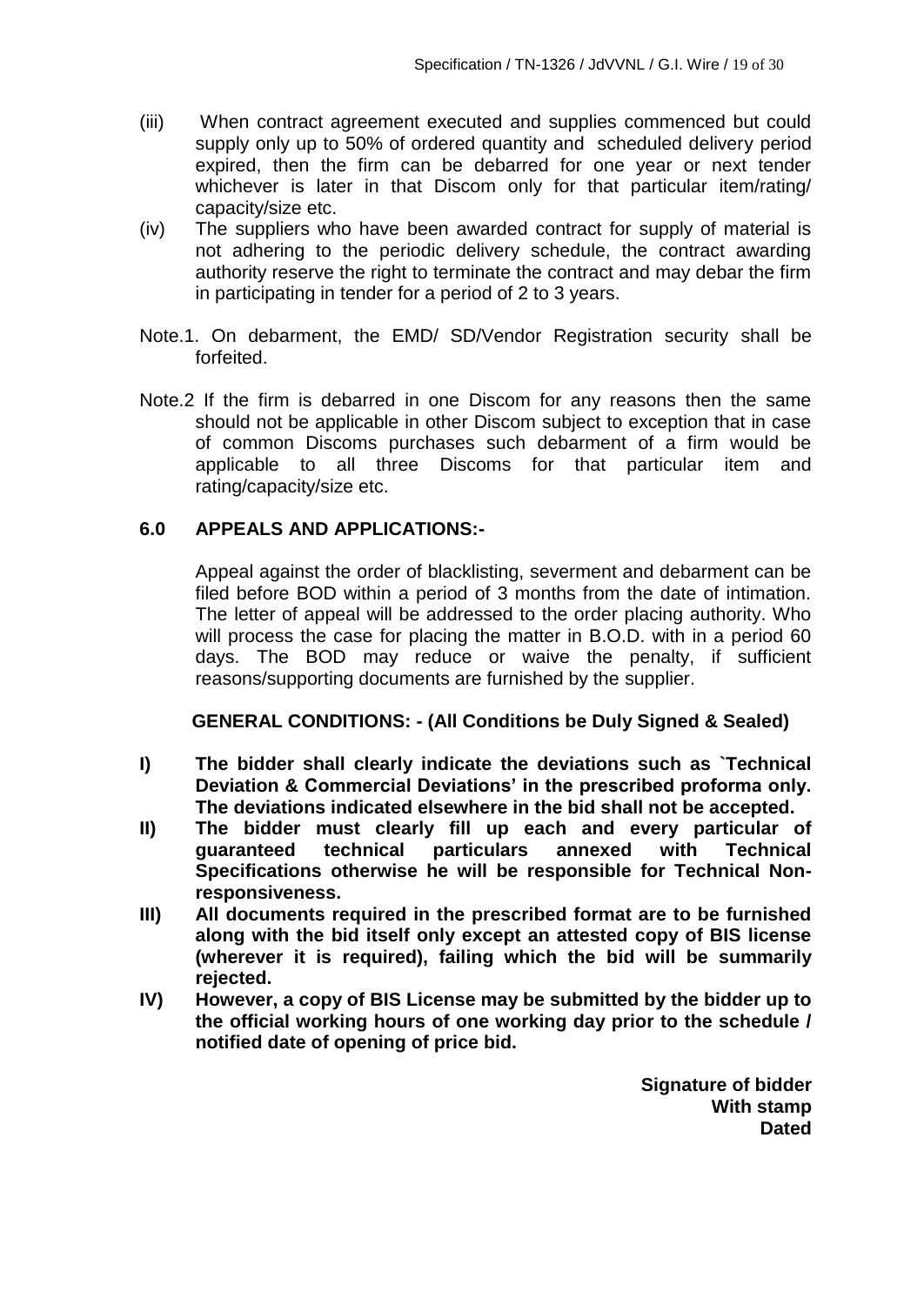#### **Schedule-III-B**

#### **BANK GUARANTEE IN LIEU OF FURNISHING OF TYPE TEST CERTIFICATE**

( On Rajasthan Non-Judicial Stamp Paper worth Rs.  $@0.25\%$  of BG amount or Rs. 25,000/-, whichever is less)

To,

The Superintending Engineer (MM&C), Jodhpur Vidyut Vitran Nigam Limited, New Power House Premises, Industrial Area, Jodhpur-342 003.

Dear Sir,

 Whereas Jodhpur Vidyut Vitran Nigam Limited , Jodhpur ( hereinafter called the purchaser) has issued a bid enquiry under TN……. for procurement of ……………………………………………. (Name of material).

 Whereas M/s …………………………………………….. (hereinafter called the bidder ) has furnished a bid for supply of ………….. to The Superintending Engineer (MM&C), Jodhpur Vidyut Vitran Nigam Limited, Jodhpur or his Nominated officer (s) .

 Whereas in accordance with the provision of the specification of the aforesaid TN…….. , the bidder can deposit a bank guarantee in lieu of the requirement of furnishing the type test certificates.

 Whereas M/s ………….. ( the bidder) have requested us (Name of the Bank) to furnish the bank guarantee in lieu of the type test certificate for an amount equivalent to Rs……………… ( in words also) only.

 Under this Bank Guarantee, we (Name of the Bank) hereby undertake unconditionally and irrevocably to guarantee as primary obligator and not as Surety merely, the payment to the purchaser on his first demand without whatsoever right of objection on our part and without his first claim to the bidder in the amount not exceeding ( amount of guarantee in figures and words).

 Payment pursuant to this undertaking will be demanded by the purchaser from the Bank and will be met by the Bank without question in the case in which the bidder , on receipt of the order and / or after the acceptance of this bid, makes default in furnishing the required type test certificates. Also whether the occasion or ground has arisen for such demand the decision of The Superintending Engineer (MM&C), Jodhpur Vidyut Vitran Nigam Limited, shall be final.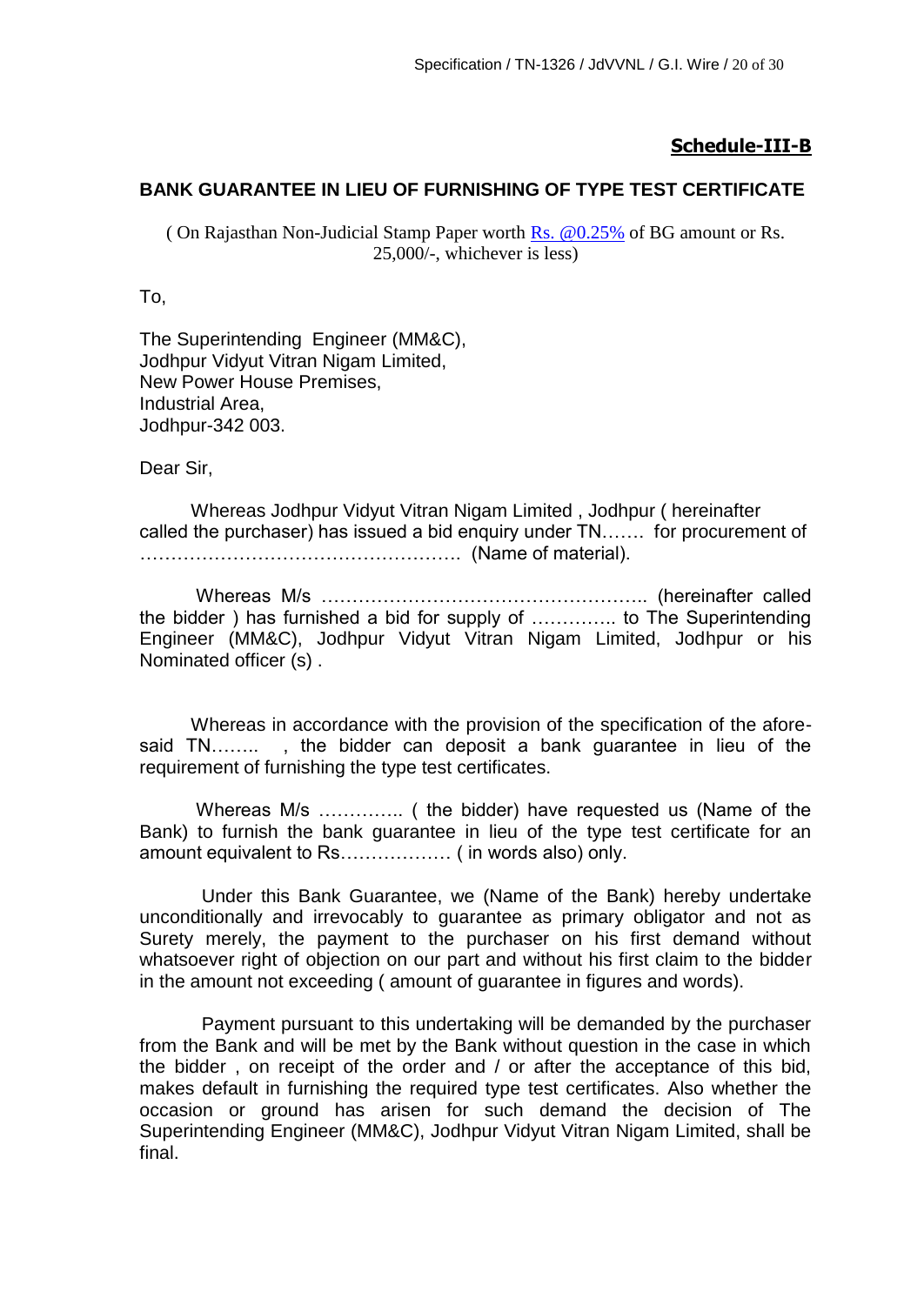The liability of the Bank shall not at any time exceed Rs…………………….………….. ( Rupees……………).

 The undertaking will be determined on but will not withstanding such determination, continue to be in force till the expiry of 3 months from that date.

 No indulgence or grant of time by the purchaser to the bidder without the acknowledgement of the Bank will discharge the liabilities of the Bank under this guarantee.

 The guarantee herein contained shall not be affected by any change in the constitution of the bidder.

 All disputes arising under the said guarantee between the Bank and the bidder or between the bidder and the purchaser pertaining to the guarantee shall be subject to the jurisdiction of Courts only at JODHPUR in Rajasthan.

 The bank further undertake not to revoke this guarantee during its currency except with the previous consent of The Superintending Engineer (MM&C), Jodhpur Vidyut Vitran Nigam Limited, Jodhpur.

 Notwithstanding anything contained herein before, the Bank's liability under this guarantee i.e restricted to Rs………………… (Rupees …………..) and the guarantee shall remain in force upto …………………. Unless demand or claim in writing is presented on the Bank within three months from that date, the bank shall be released and discharged from all liabilities there under. However, the validity of the bank guarantee shall be extended as and when required by the purchaser.

 IN WITNESS WHEREOF the bank has executed these presents the day …………. Month ……………. and year…………….

Yours faithfully,

 ( Bankers) **Executants** 

Witness:

1.

2..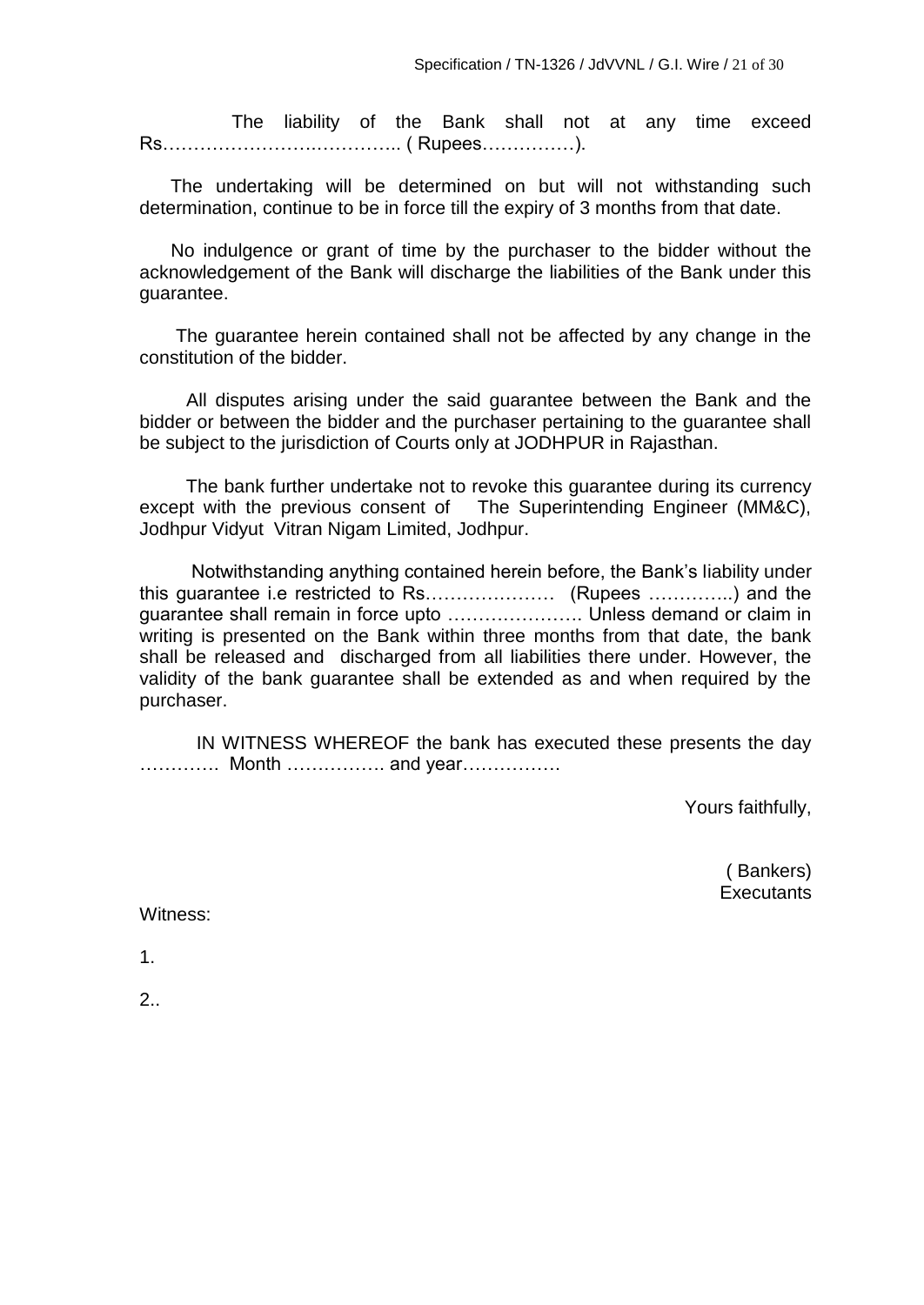## **SCHEDULE-IV-A**

#### Must be filled in by the bidder and attach with technical bid

To,

The Superintending Engineer (MM&C), Jodhpur Vidyut Vitran Nigam Limited, Jodhpur.

Dear Sir,

With reference to your invitation to tender against specification No. JdVVNL/SE/MM&C/ TN-1326, we agree to supply the following quantity.

| S.No. | Particulars of item                          | Tendered<br>quantity | Qty.<br>offered | <b>Justification</b><br>of<br>quantity<br>offered<br>as<br>per<br>qualifying<br>requirement. | <b>Remarks</b> |
|-------|----------------------------------------------|----------------------|-----------------|----------------------------------------------------------------------------------------------|----------------|
|       | $\overline{\phantom{a}}$                     | 3                    | 4               | 5                                                                                            | 6              |
|       | G.S WIRE OF SIZE   728 MT<br>6 SWG           |                      |                 |                                                                                              |                |
| 2.    | G.S WIRE OF SIZE   719 MT<br><b>SWG</b><br>8 |                      |                 |                                                                                              |                |

- 1. The offer is valid for a period of 120 days from the next date of opening of Techno Commercial Bid of the tender.
- 2. The prices are variable with the base date **1 st day of one month prior to the date of opening of the bid** as per price variation formula given at schedule –II.
- 3. It is noted that the quantities as mentioned in the specification are approximate and we agree to supply any quantity as per your order.
- 4. The delivery shall strictly be in accordance with delivery clause. In case we fail to deliver the material, we are liable to pay recovery for delay in delivery as per clause No. 1.24 of this Section-II of this specification The material shall conform to your specification No. JdVVNL/SE/MM&C/ TN-1326 and as per relevant ISS in all respect.
- 5. We confirm that we agree to all the terms and conditions as well as the technical stipulations of your specification No. JdVVNL/SE/MM&C/ TN-1326 and there are no deviations other than as specified in the Schedule-VI (A&B).

Signature of bidder With stamp discussion of the contract of the contract of the contract of the Dated Dated Street, and the contract of the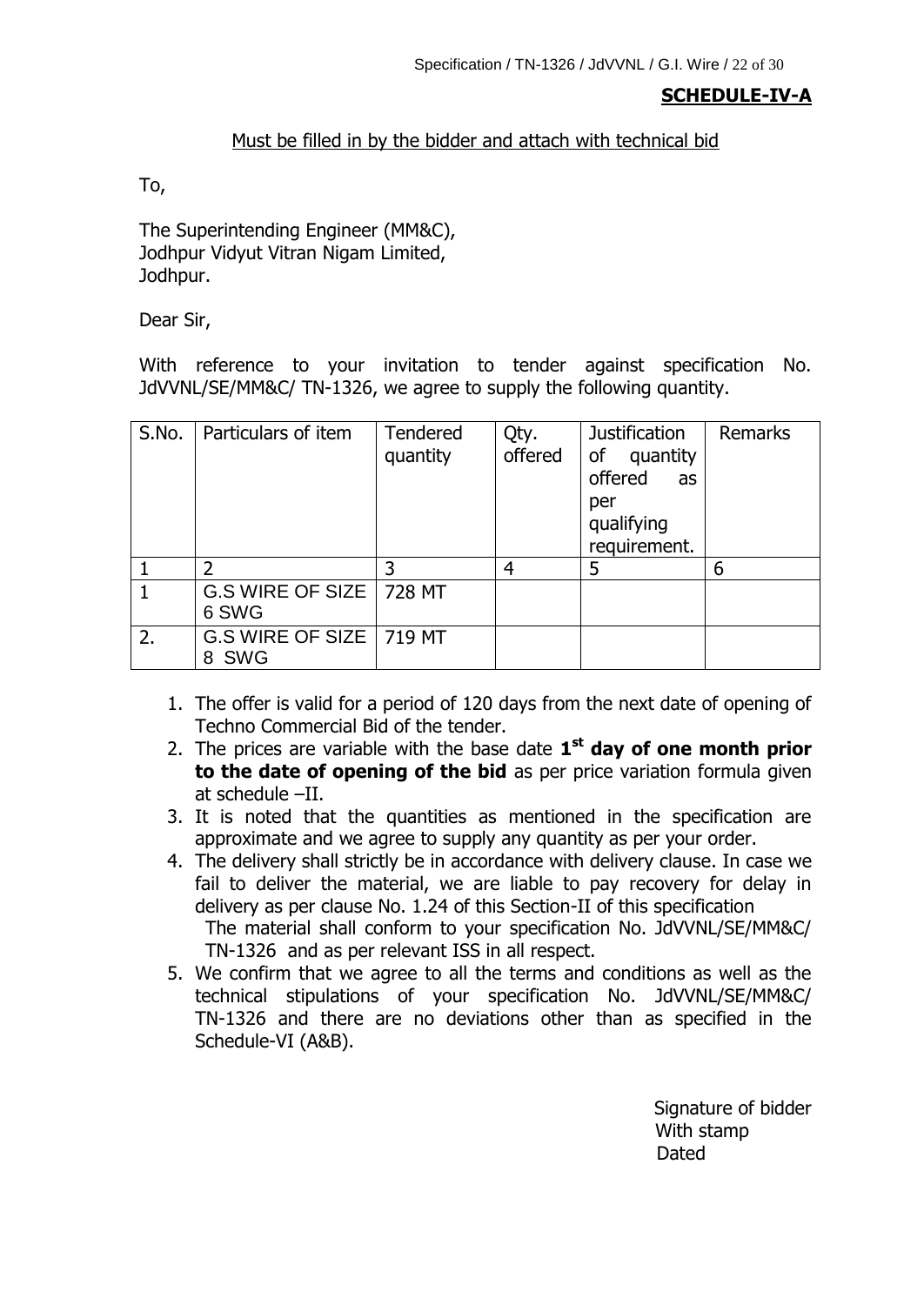**SCHEDULE – V**

#### **JODHPUR VIDYUT VITRAN NIGAM LIMITED A Govt. of Rajasthan Undertaking**

Statement of guaranteed technical particulars and other performance data for supply of ……………………………………….. (Name of material) against specification no..………………………..

S.No. Particulars of technical & other performance data guaranteed.

Certified that we agree to all the aforesaid technical particulars and other performance data except following :-

| S.No. | Particulars of technical & other | Reasons for           |
|-------|----------------------------------|-----------------------|
|       | Performance data                 | deviations/departure. |

**(Signature)** Name & Designation with seal of the bidder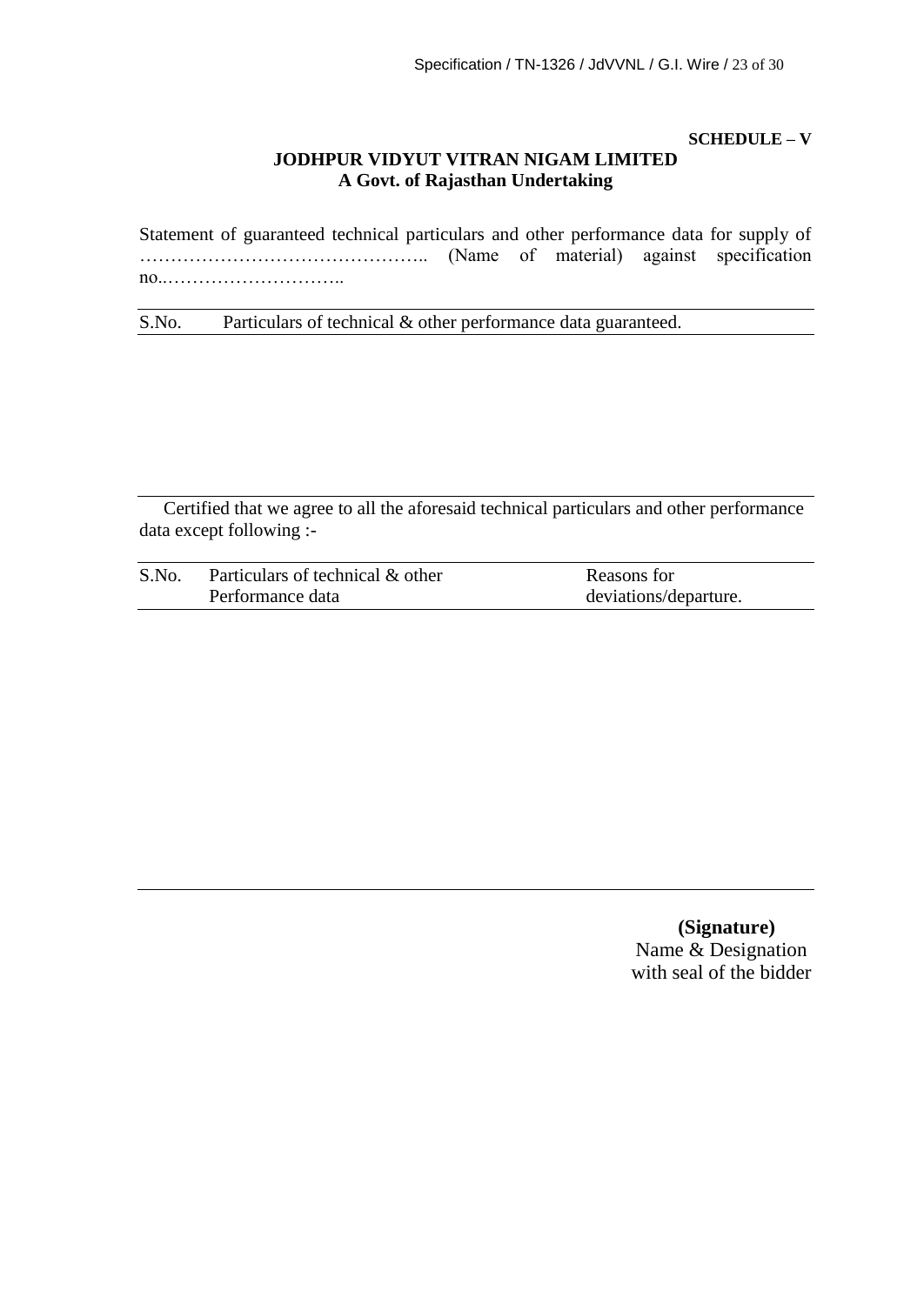#### **SCHEDULE-V-A**

**(to be filled by the bidder)**

#### **GUARANTEED & OTHER TECHNICAL PARTICULARS OF GALVANISED STEEL WIRE OF SIZE 4 & 5 MM TO BE SUPPLIED AGAINST TN-1034**

| S.No.          | <b>Description</b>                                                                                                     | Galvanised steel wire                                                             |
|----------------|------------------------------------------------------------------------------------------------------------------------|-----------------------------------------------------------------------------------|
|                |                                                                                                                        | 4 mm dia.<br>5 mm dia                                                             |
| $\mathbf{1}$   | Manufacturer's name and Address                                                                                        |                                                                                   |
| 2              | Place of manufacture (works address)                                                                                   |                                                                                   |
| 3              | Standard specification to which<br>the<br>material conform<br><b>For Steel</b><br>a.<br><b>For Galvanisation</b><br>b. | IS : 280/1978 (with latest amendment)<br>IS: 4826/1979<br>(with latest amendment) |
| 4              | Size of wire (mm)                                                                                                      | 4 mm dia.<br>5 mm dia                                                             |
| $\overline{5}$ | Ultimate tensile strength of G.S. wire in<br>N/mm sq.                                                                  | 550-900 in N/mm Sq.                                                               |
| 6              | dips<br>Number<br>for<br>of<br>employed<br>galvanizing (hot dip galvanised)                                            | 3 dips of 1 minute<br>1 Dip half minute                                           |
| $\overline{7}$ | Weight of zinc coating in gms/M Sq.                                                                                    | 260<br>275                                                                        |
| 8              | Permissible tolerance on diameter of<br>the wire.                                                                      | Plus minus 2.5 %                                                                  |
| 9              | Breaking load of wire in KGF.                                                                                          | 704.60<br>1100.96(min.)                                                           |
| 10             | Packing details indicating bare coil<br>weight                                                                         | 40-60 Kg approx.                                                                  |
| 11             | Whether material offered shall bear ISI<br>certification mark (if yes give details).                                   | Yes                                                                               |
| 12             | Any other particulars                                                                                                  |                                                                                   |

Note: - Except particulars for S.No. 1,2, & 12 which are to be filled in by tenderer as per his information/status, the technical particulars given against S.No. 3 to 11 are to be confirmed by the tenderer. In case he wants to deviate from these, then he should specifically mention those in schedule VI(A&B) i.e. technical deviation from the specification.

Signature of Bidder

Name\_\_\_\_\_\_\_\_\_\_\_\_\_\_\_\_\_\_ Designation Common authorized Seal of Bidder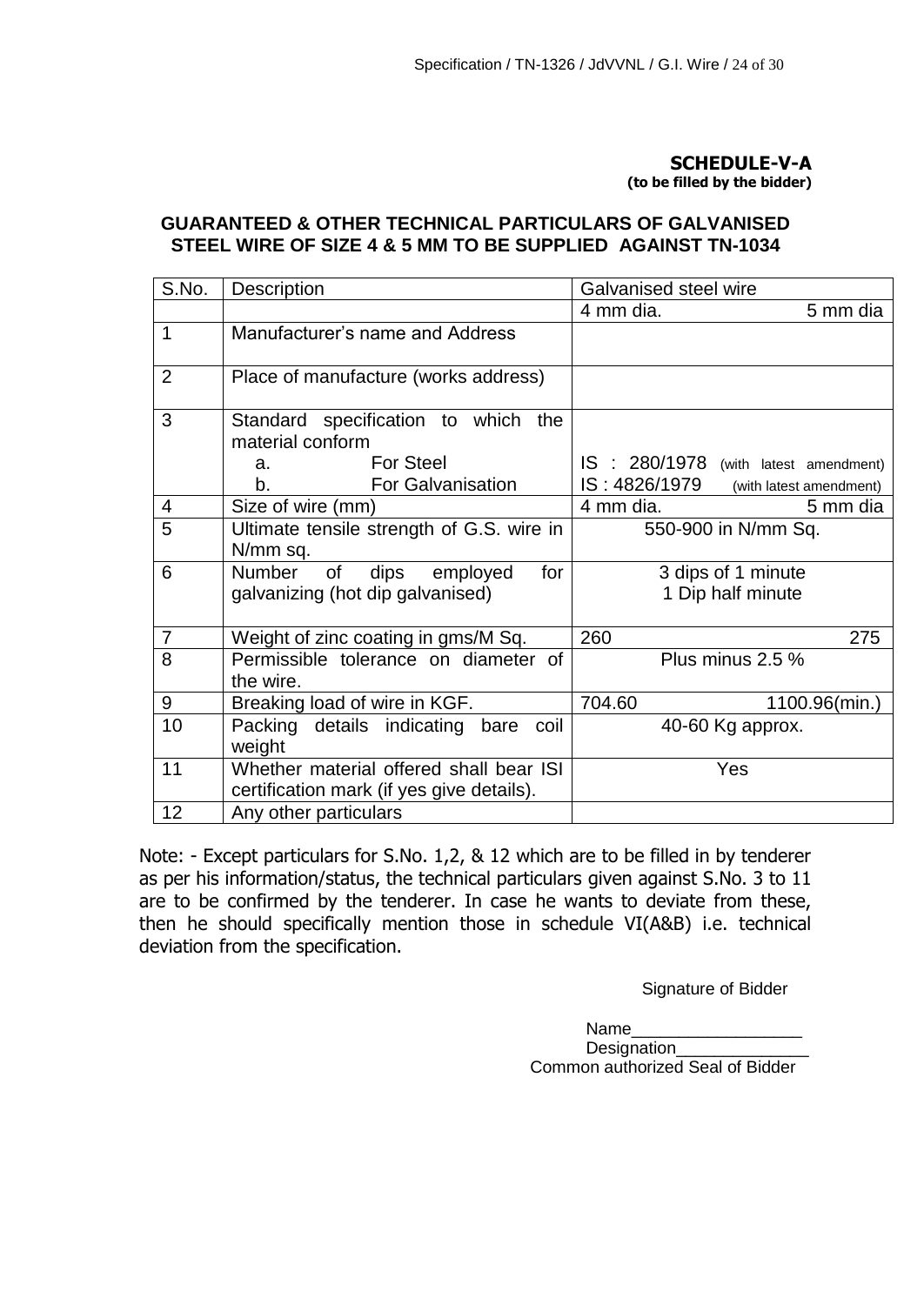**Schedule – VI (A)**

# **JODHPUR VIDYUT VITRAN NIGAM LIMITED A Govt. of Rajasthan Undertaking**

## **DEPARTURE/DEVIATION FROM TECHNICAL SPECIFICATION**

The bidder shall state under this schedule the departure from the Purchaser's specification in respect of technical is as under:-

S.No. Main Deviations from Technical Specification.

Certified that we agree to all the technical specification of the NIT except for the deviation to the extent indicated above.

> **(Signature)** Name & Designation with seal of the bidder.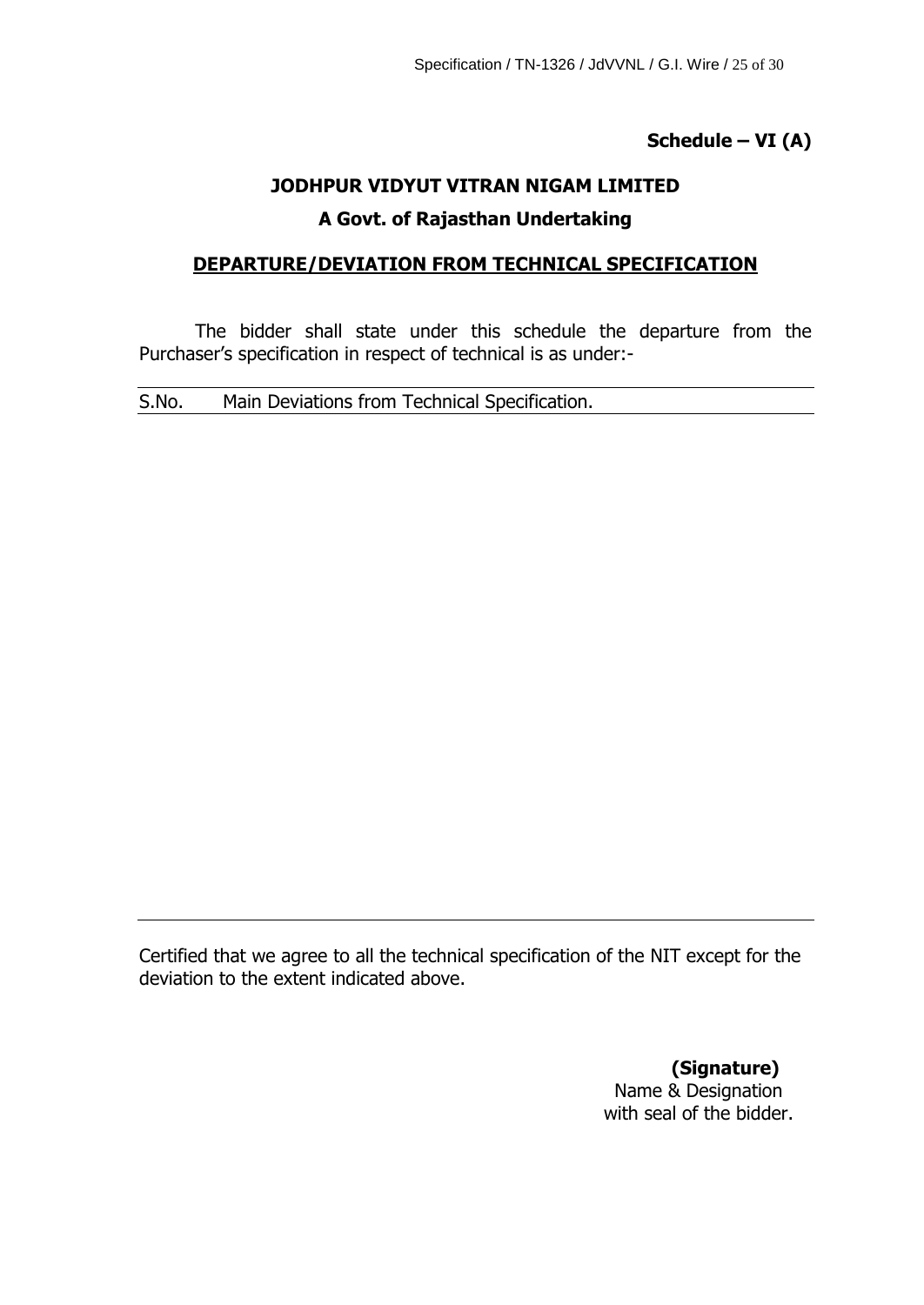#### **Schedule – VI (B)**

## **JODHPUR VIDYUT VITRAN NIGAM LIMITED**

#### **A Govt. of Rajasthan Undertaking**

## **DEPARTURE FROM COMMERCIAL TERMS & CONDITIONS OF THE SPECIFICATION**

The bidder shall state under this schedule the departure from the Purchaser's specification in respect of Commercial terms & conditions:-

S.No. Main Deviations from Specification.

Certified that we agree to all the commercial terms & conditions as laid down in General Conditions of Contract to the specification except for the deviation to the extent indicated above.

> (Signature) Name & Designation with seal of the bidder.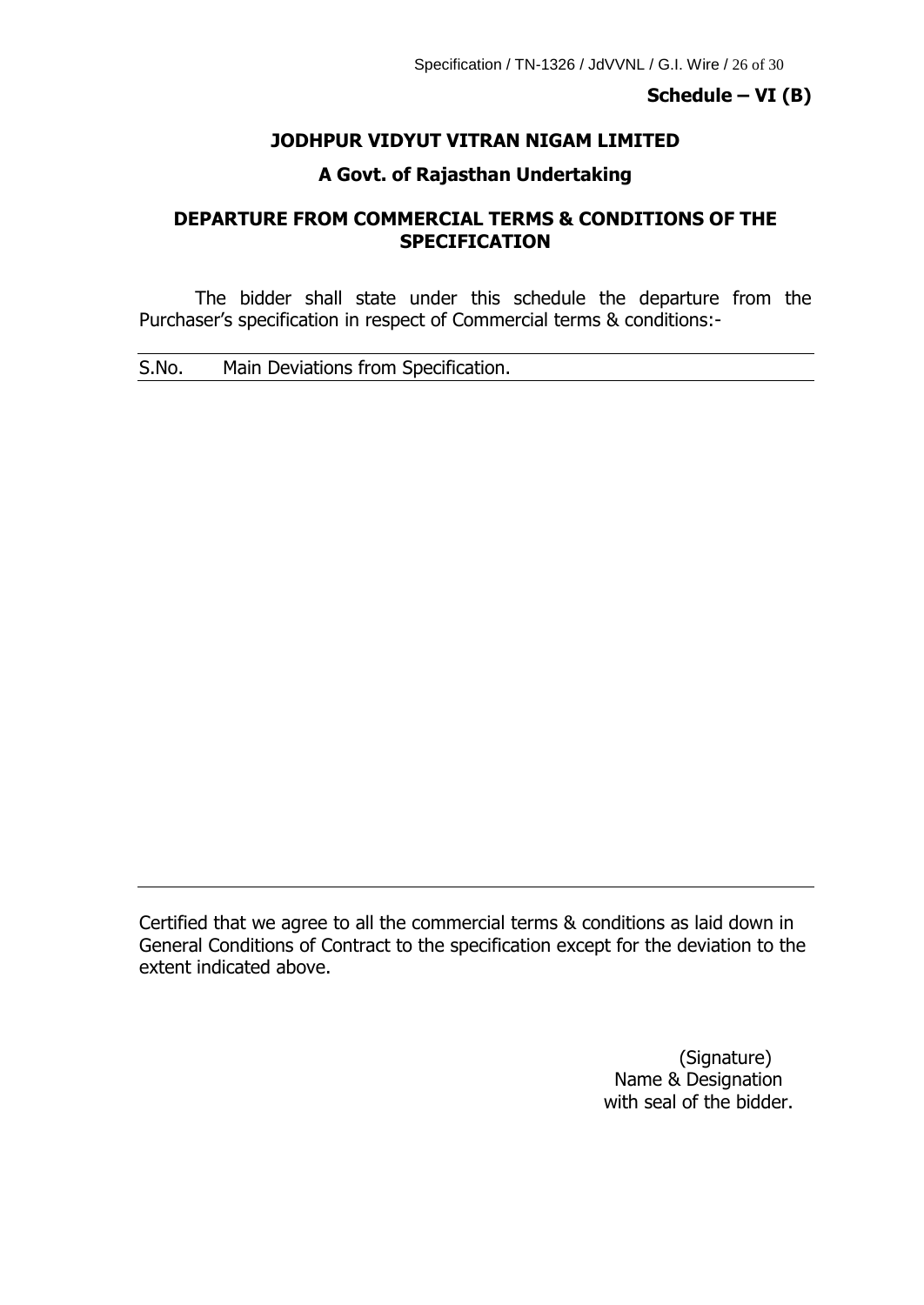**Schedule – VII**

## **JODHPUR VIDYUT VITRAN NIGAM LIMITED**

## **A Govt. of Rajasthan Undertaking LIST OF PAST SUPPLIES**

The bidder shall state under this schedule whether material and equipments, similar to those offered in the tender have been previously supplied by him. A list shall be given of such orders executed by him together with information regarding the names of purchasing organizations, quantities supplied and when the supplies were effected. This list should be in form given below:-

| S. | Details of    | Ordered Qty. | Order no. & | Name & details of Purchaser | Qty. Supplied before | Weather order | Remarks |
|----|---------------|--------------|-------------|-----------------------------|----------------------|---------------|---------|
| N. | supplied item | in M.T.      | date        |                             | tender opening       | completed     |         |
| 1. | 2.            | 3.           | 4.          | 5.                          | 6.                   | 7.            | 8.      |
|    |               |              |             |                             |                      |               |         |
|    |               |              |             |                             |                      |               |         |
|    |               |              |             |                             |                      |               |         |
|    |               |              |             |                             |                      |               |         |
|    |               |              |             |                             |                      |               |         |
|    |               |              |             |                             |                      |               |         |
|    |               |              |             |                             |                      |               |         |
|    |               |              |             |                             |                      |               |         |
|    |               |              |             |                             |                      |               |         |

**Note:** Separate schedules are to be furnished by the bidder for past supply to the JdVVNL, Jodhpur other State Electricity Boards and other Departments /Organizations.

 (Signature) Name & Designation with seal of the bidder.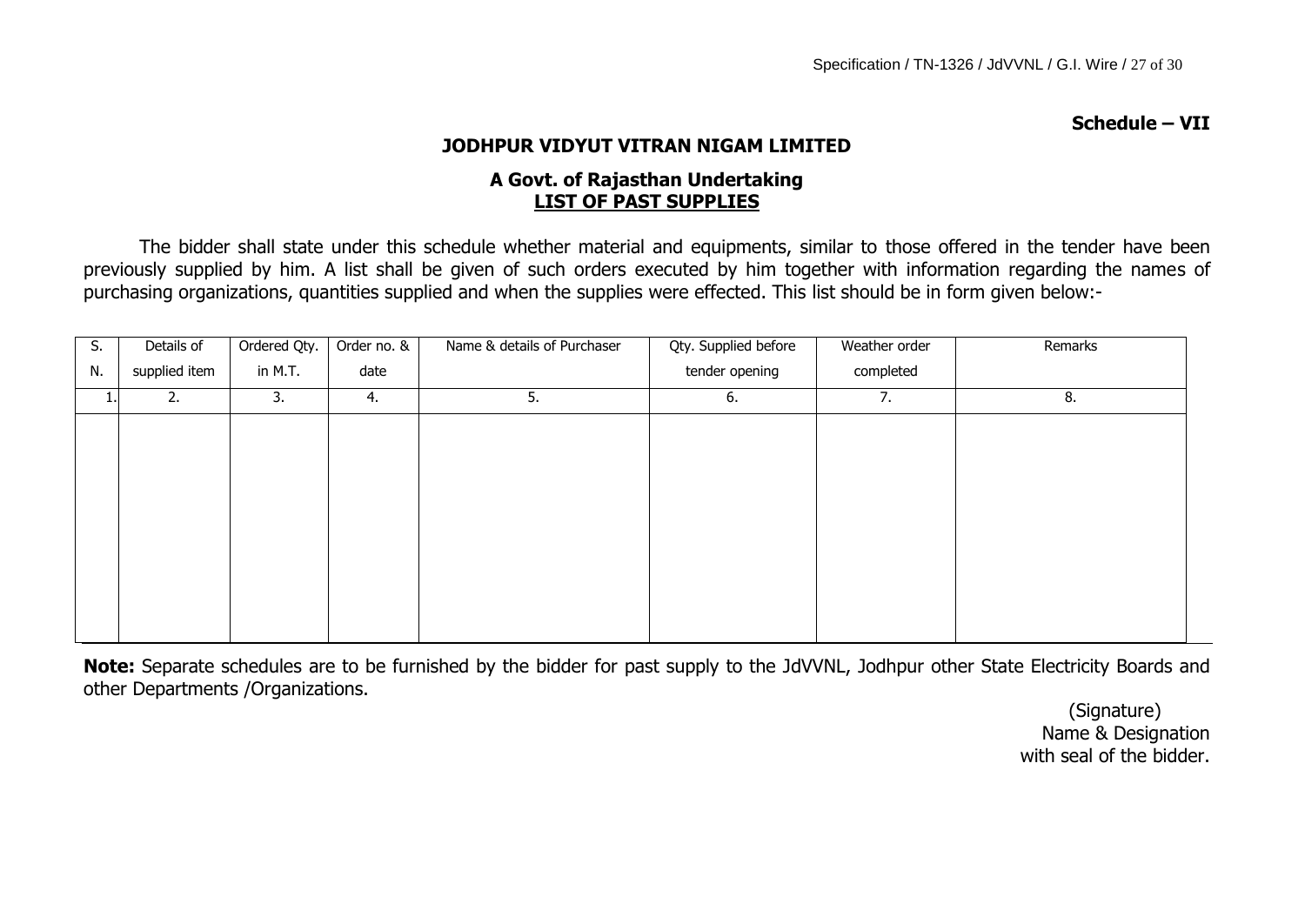#### **Schedule-VII-A**

## **TO WHOMSOEVER IT MAY CONCERN**

This is to certify that M/s similar item/higher rating of tendered material /equipments in last three financial years from the date of opening of Techno-Commercial bid to the Utilities/ Discoms/ Government Department, as detailed out below:-

| S.N. | Financial year in<br>which material<br>supplied | Particulars of<br>items supplied | Name and<br>particulars of<br>purchasing authority | Order No.<br>& date | Unit | Quantity<br>ordered | Value<br>in Rs. | Actual quantity<br>supplied against<br>the order | Value | Remarks |
|------|-------------------------------------------------|----------------------------------|----------------------------------------------------|---------------------|------|---------------------|-----------------|--------------------------------------------------|-------|---------|
|      |                                                 |                                  | 4                                                  |                     | b    |                     | 8               |                                                  | 10    | 11      |
|      |                                                 |                                  |                                                    |                     |      |                     |                 |                                                  |       |         |
|      |                                                 |                                  |                                                    |                     |      |                     |                 |                                                  |       |         |
|      |                                                 |                                  |                                                    |                     |      |                     |                 |                                                  |       |         |
|      |                                                 |                                  |                                                    |                     |      |                     |                 |                                                  |       |         |

The above particulars are true and correct based on explanations, records and books of accounts produced before us. Further the above certificate issued on the request of the Company.

Signature Signature Signature Signature Signature Signature Signature Signature Signature Signature Signature Name & Designation **C.A of Firms**  $\blacksquare$ 

With seal of the Bidder No. and Membership No.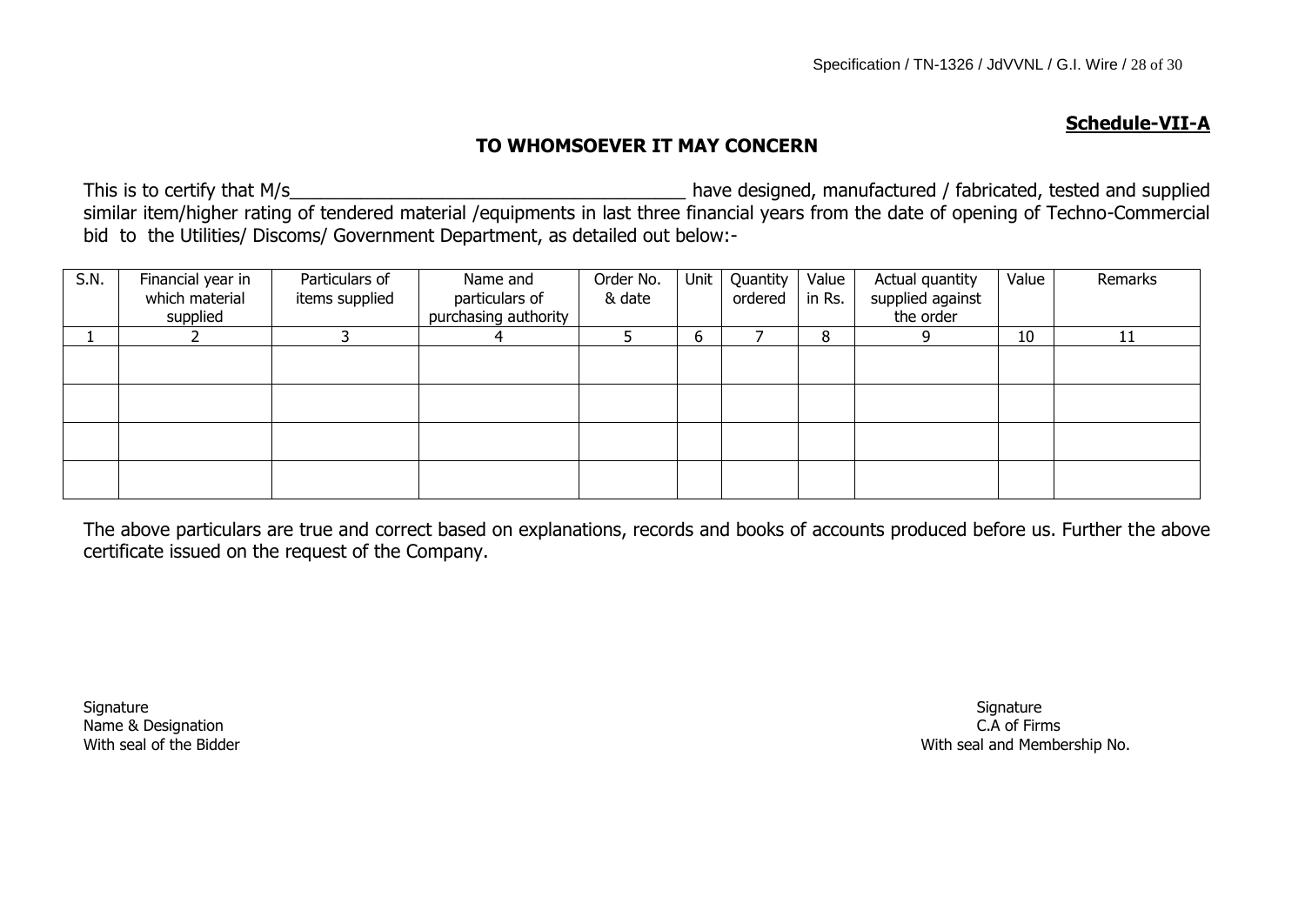## **SCHEDULE-VIII JODHPUR VIDYUT VITRAN NIGAM LIMITED**

## **DELIVERY SCHEDULE**

## **PART-A**

The delivery schedule of the material by the Purchaser is as mentioned hereunder:-

|    | S.No.   Particular of material            | Delivery                                                                                                                                                                                  |
|----|-------------------------------------------|-------------------------------------------------------------------------------------------------------------------------------------------------------------------------------------------|
|    | <b>G.S WIRE OF SIZE</b>                   | The bidder is required to quote monthly                                                                                                                                                   |
| 2. | 8 SWG<br><b>G.S WIRE OF SIZE</b><br>6 SWG | delivery. Commencement period shall be 30<br>days from the date of receipt of purchase order<br>and entire supply shall be completed in eight<br>months at equal monthly rate thereafter. |

## **Note: - In case ordered quantity is different than quoted quantity, then monthly delivery shall be adjusted proportionately. Tenders in which monthly delivery schedule is not indicated shall be ignored.**

#### PART-B

In case bidder deviates from the delivery schedule mentioned by the purchaser in Part-A then the delivery schedule of the material by the bidder shall be indicated/mentioned as under:-

| S.No. | Particular of material  | Commencement | Rate   | οf  | Period          |    |
|-------|-------------------------|--------------|--------|-----|-----------------|----|
|       |                         | period       | supply | per | completion      | of |
|       |                         |              | month  |     | delivery        |    |
|       |                         |              |        |     | entire material |    |
|       | <b>G.S WIRE OF SIZE</b> |              |        |     |                 |    |
|       | 8 SWG                   |              |        |     |                 |    |
| 2.    | <b>G.S WIRE OF SIZE</b> |              |        |     |                 |    |
|       | 6 SWG                   |              |        |     |                 |    |
|       |                         |              |        |     |                 |    |

- Note:- (i) During the commencement period, the approval of drawing, B.O.M. and model assembly shall be got completed.
	- (ii) During the commencement period the contractual formalities shall be got completed.

**Signature Name & Designation** With seal of the bidder